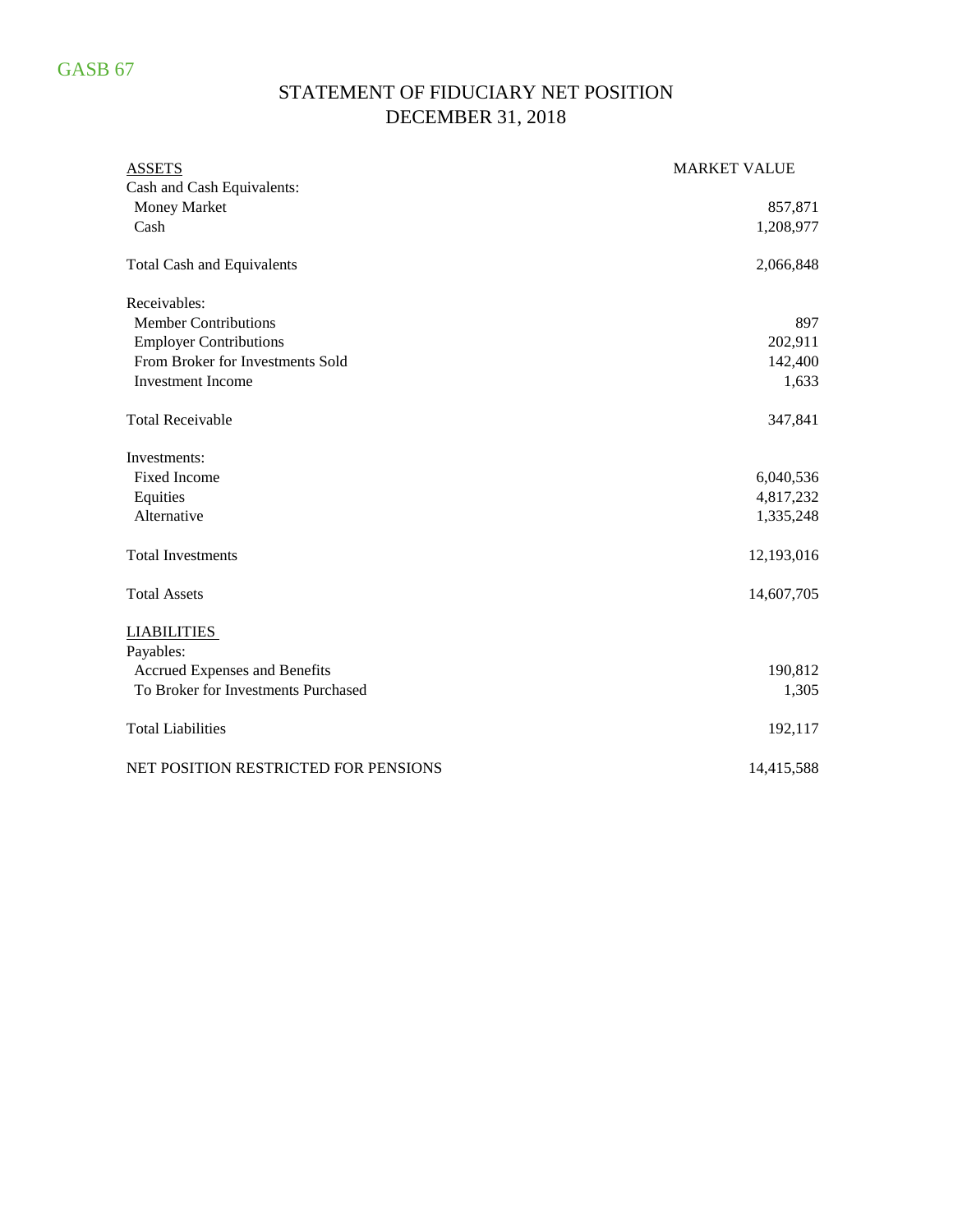### STATEMENT OF CHANGES IN FIDUCIARY NET POSITION FOR THE YEAR ENDED DECEMBER 31, 2018 Market Value Basis

| <b>ADDITIONS</b>                          |                |             |
|-------------------------------------------|----------------|-------------|
| Contributions:                            |                |             |
| Member                                    | 54,100         |             |
| Employer                                  | 778,113        |             |
| <b>Total Contributions</b>                |                | 832,213     |
| Investment Income:                        |                |             |
| Net Increase in Fair Value of Investments | (796, 254)     |             |
| Interest & Dividends                      | 70,240         |             |
| Less Investment Expense <sup>1</sup>      | (123, 952)     |             |
| Net Investment Income                     |                | (849,966)   |
| <b>Total Additions</b>                    |                | (17,753)    |
| <b>DEDUCTIONS</b>                         |                |             |
| Distributions to Members:                 |                |             |
| <b>Benefit Payments</b>                   | 599,566        |             |
| Lump Sum DROP Distributions               | 1,771,964      |             |
| <b>Refunds of Member Contributions</b>    | $\overline{0}$ |             |
| <b>Total Distributions</b>                |                | 2,371,530   |
| Administrative Expense                    |                | 282,942     |
| <b>Total Deductions</b>                   |                | 2,654,472   |
| Net Increase in Net Position              |                | (2,672,225) |
| NET POSITION RESTRICTED FOR PENSIONS      |                |             |
| Beginning of the Year                     |                | 17,087,813  |
| End of the Year                           |                | 14,415,588  |

<sup>1</sup>Investment related expenses include investment advisory, custodial and performance monitoring fees.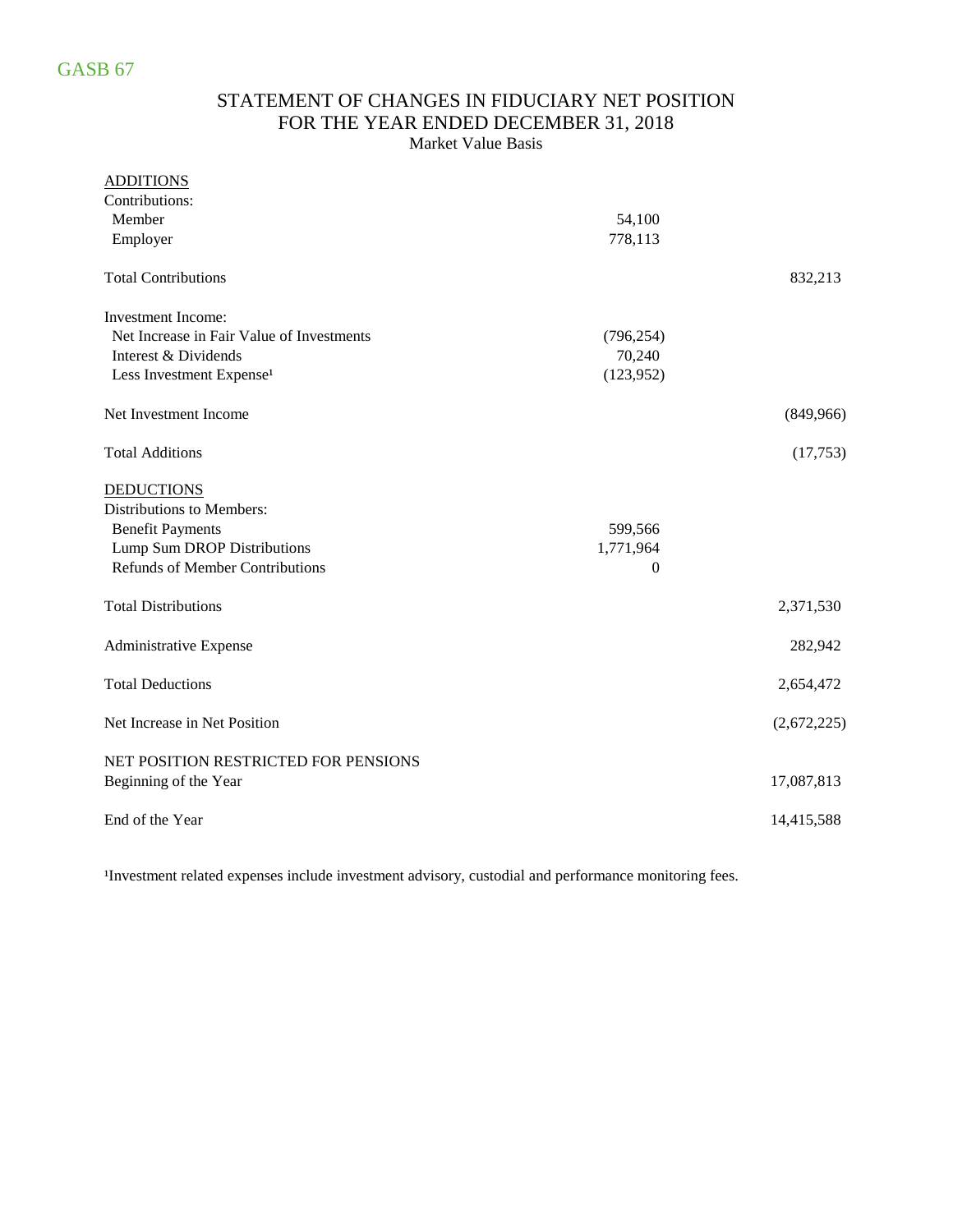## NOTES TO THE FINANCIAL STATEMENTS

(For the Year Ended December 31, 2018)

#### Plan Description

#### *Plan Administration*

This plan was effective February 26, 2000 and was most recently amended effective February 28, 2001.

The plan is a single employer defined benefit pension plan, established and amended by the City of Baton Rouge, Louisiana and Parish of East Baton Rouge acting through its Board of Trustees.

Eligible police employees who are active members or in the Deferred Retirement Option Plan (DROP) of the City of Baton Rouge and Parish of East Baton Rouge (CPERS) on February 26, 2000 who elected to transfer into the Municipal Police Employees' Retirement System of Louisiana (MPERS) are automatically included in the Police Guarantee Trust (PGT).

#### *Plan Membership as of January 1, 2018:*

| Inactive Plan Members or Beneficiaries Currently Receiving Benefits | 200 |
|---------------------------------------------------------------------|-----|
| Inactive Plan Members Entitled to But Not Yet Receiving Benefits    |     |
| <b>Active Plan Members</b>                                          | 137 |
|                                                                     | 340 |

#### *Benefits Provided*

The Plan provides retirement and drop benefits.

Retirement Benefits:

DROP Benefits: Members are paid the full accrued benefit until the MPERS benefit amount is greater than the CPERS benefit amount.

Detail of Plan Provisions: Members enter into PGT DROP with payments credited to the PGT DROP account until the later of two years or eligibility for MPERS DROP. Investment returns for MPERS and PGT DROP Accounts are credited to the PGT DROP Account.

More detail on the plan provisions for the CPERS and MPERS benefits can be found in the most recent January 1 Actuarial Valuation Reports.

#### *Contributions*

Member Contributions: Based on current member contribution rate under CPERS, applied to member's compensation not covered by MPERS. Member contributions are "picked up" by the City.

Employer Contributions: Balance of actuarially required contribution less

Investments

*Investment Policy:*

The following was the Board's adopted asset allocation policy as of December 31, 2018:

| <b>Asset Class</b>          | <b>Target Allocation</b> |
|-----------------------------|--------------------------|
| Domestic Equity             | 32.5%                    |
| <b>International Equity</b> | 22.5%                    |
| Domestic Bonds              | 25.0%                    |
| <b>International Bonds</b>  | 5.0%                     |
| <b>Real Estate</b>          | 5.0%                     |
| <b>Alternative Assets</b>   | 10.0%                    |
| Total                       | 100.0%                   |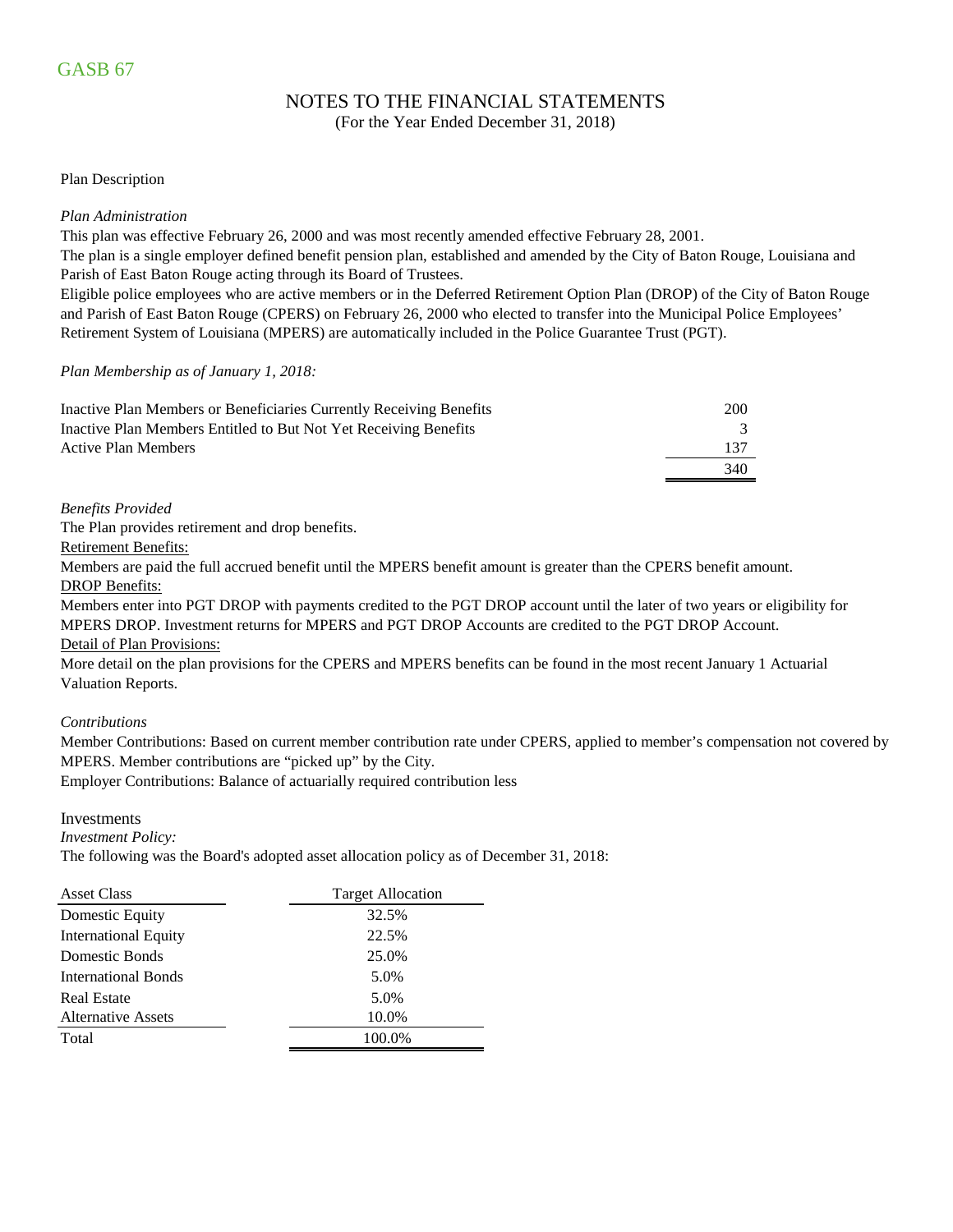#### *Concentrations:*

The Plan did not hold investments in any one organization that represent 5 percent or more of the Pension Plan's Fiduciary Net Position.

#### *Rate of Return:*

For the year ended December 31, 2018, the annual money-weighted rate of return on Pension Plan investments, net of Pension Plan investment expense, was -5.25 percent.

The money-weighted rate of return expresses investment performance, net of investment expense, adjusted for the changing amounts actually invested.

#### Deferred Retirement Option Program

The DROP balance as December 31, 2018 is \$28,152,666.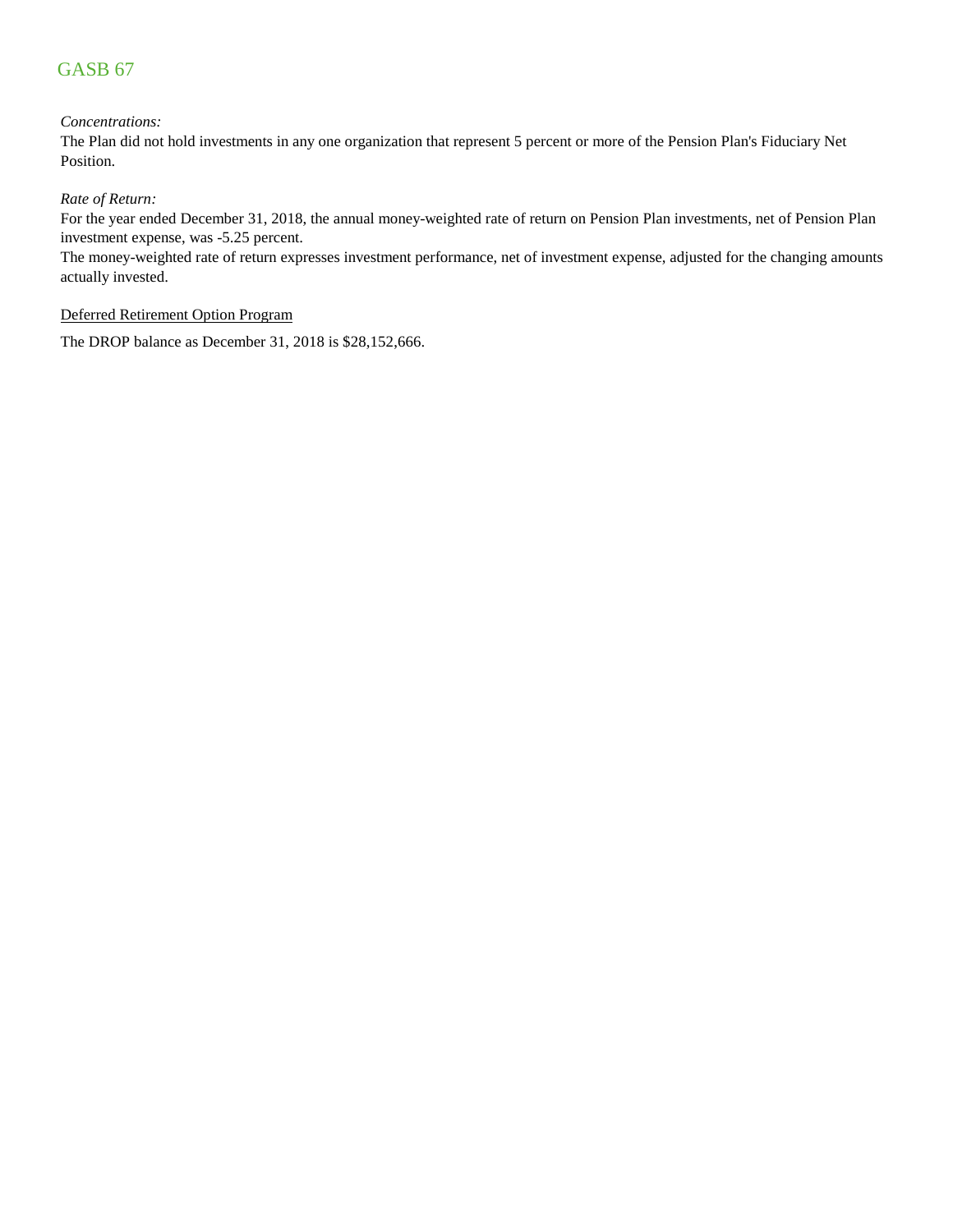### NET PENSION LIABILITY OF THE SPONSOR

The components of the Net Pension Liability of the Sponsor on December 31, 2018 were as follows:

| <b>Total Pension Liability</b>                                         | 44.356.111                 |
|------------------------------------------------------------------------|----------------------------|
| <b>Plan Fiduciary Net Position</b>                                     | $\frac{1}{2}$ (14,415,588) |
| Sponsor's Net Pension Liability                                        | 29.940.523                 |
| Plan Fiduciary Net Position as a percentage of Total Pension Liability | 32.50%                     |

#### *Actuarial Assumptions:*

The Total Pension Liability was determined by an actuarial valuation as of January 1, 2018 updated to December 31, 2018 using the following actuarial assumptions:

| Inflation                 | 2.75%     |
|---------------------------|-----------|
| <b>Salary Increases</b>   | Age based |
| Discount Rate             | 4.77%     |
| Investment Rate of Return | 5.75%     |

Mortality Rates: RP-2000 Combined Healthy Mortality with a Blue Collar Adjustment, Projected to 2019 using Scale BB.

| <u>Age</u> | Male    | Female  |
|------------|---------|---------|
| 20         | 0.0326% | 0.0180% |
| 30         | 0.0686% | 0.0277% |
| 40         | 0.1295% | 0.0829% |
| 50         | 1.2278% | 0.1854% |
| 60         | 0.7237% | 0.4089% |
| 70         | 2.0079% | 1.4815% |
|            |         |         |

Disabled Lives: RP-2000 Disabled Mortality, projected to 2019 using Scale BB.

The other significant assumptions are based upon the most recent experience study dated October 14, 2014 performed by the prior actuary, Nyhart.

The Long-Term Expected Rate of Return on Pension Plan investments can be determined using a building-block method in which best-estimate ranges of expected future real rates of return (expected returns, net of Pension Plan investment expenses and inflation) are developed for each major asset class.

For 2018, the inflation rate assumption of the investment advisor was 2.50%.

These ranges are combined to produce the Long-Term Expected Rate of Return by weighting the expected future real rates of return by the target asset allocation percentage and by adding expected inflation.

Best estimates of arithmetic rates real rates of return for each major asset class included in the Pension Plan's target asset allocation as of December 31, 2018 are summarized in the following table:

|                             | Long Term            |
|-----------------------------|----------------------|
|                             | <b>Expected Real</b> |
| <b>Asset Class</b>          | Rate of Return       |
| Domestic Equity             | 7.50%                |
| <b>International Equity</b> | 8.50%                |
| Domestic Bonds              | 2.50%                |
| <b>International Bonds</b>  | 3.50%                |
| <b>Real Estate</b>          | 4.50%                |
| Alternative Assets          | $6.00\%$             |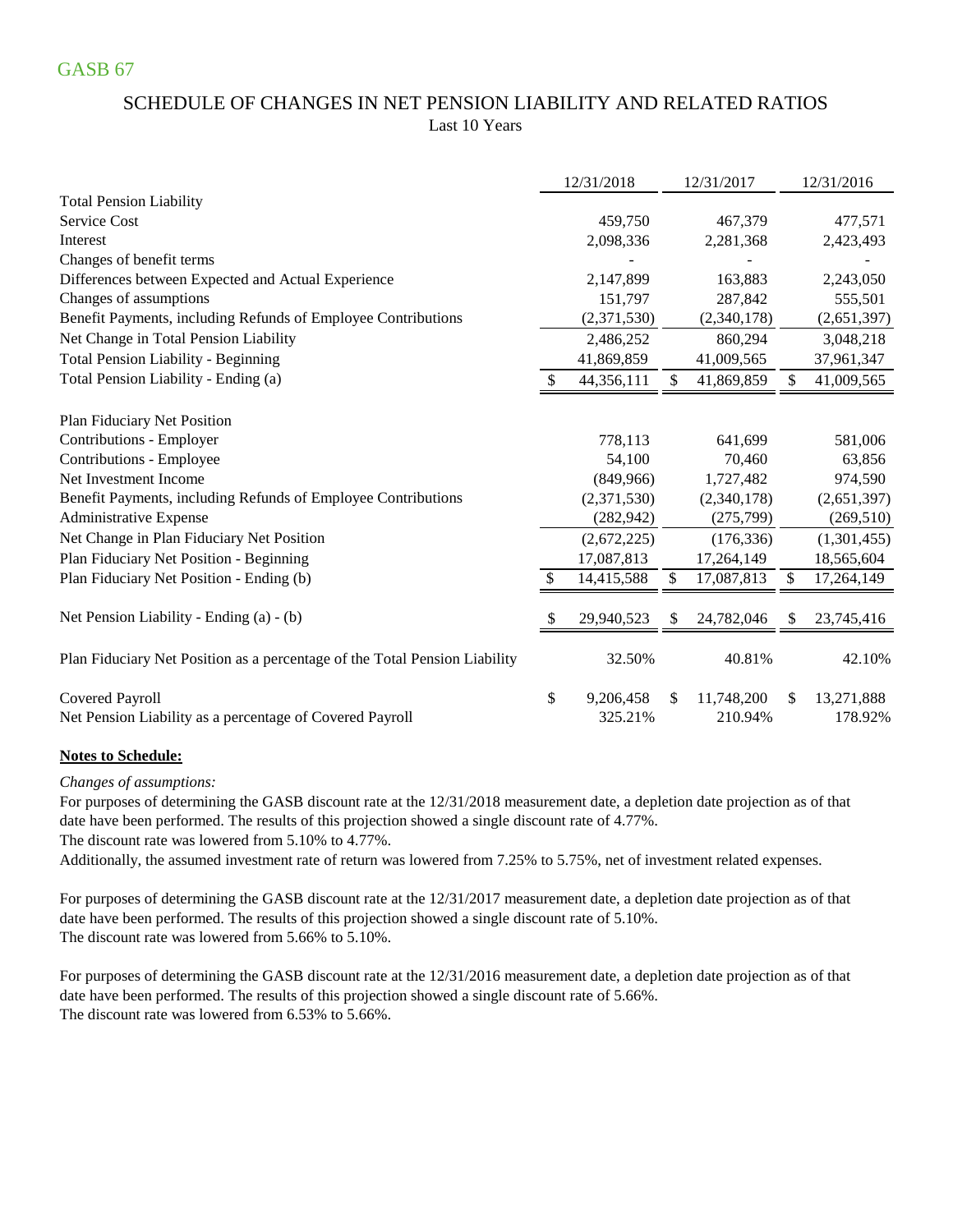### SCHEDULE OF CHANGES IN NET PENSION LIABILITY AND RELATED RATIOS Last 10 Years

|                                                                            | 12/31/2015 <sup>1</sup> | 12/31/2014 1 |
|----------------------------------------------------------------------------|-------------------------|--------------|
| <b>Total Pension Liability</b>                                             |                         |              |
| Service Cost                                                               | 454,961                 | 437,310      |
| Interest                                                                   | 2,338,200               | 2,565,879    |
| Changes of benefit terms                                                   |                         |              |
| Differences between Expected and Actual Experience                         | 1,721,888               |              |
| Changes of assumptions                                                     | (979, 283)              | 340,742      |
| Benefit Payments, including Refunds of Employee Contributions              | (1,853,004)             | (1,679,506)  |
| Net Change in Total Pension Liability                                      | 1,682,762               | 1,664,425    |
| <b>Total Pension Liability - Beginning</b>                                 | 36,278,585              | 34,614,160   |
| Total Pension Liability - Ending (a)                                       | \$37,961,347            | \$36,278,585 |
|                                                                            |                         |              |
| Plan Fiduciary Net Position                                                |                         |              |
| Contributions - Employer                                                   | 951,261                 | 763,873      |
| Contributions - Employee                                                   | 99,365                  | 90,774       |
| Net Investment Income                                                      | (403, 640)              | 796,414      |
| Benefit Payments, including Refunds of Employee Contributions              | (1,853,004)             | (1,679,506)  |
| Administrative Expense                                                     | (313,560)               | (333, 744)   |
| Net Change in Plan Fiduciary Net Position                                  | (1,519,578)             | (362, 189)   |
| Plan Fiduciary Net Position - Beginning                                    | 20,085,182              | 20,447,371   |
| Plan Fiduciary Net Position - Ending (b)                                   | \$18,565,604            | \$20,085,182 |
|                                                                            |                         |              |
| Net Pension Liability - Ending (a) - (b)                                   | 19,395,743              | \$16,193,403 |
|                                                                            |                         |              |
| Plan Fiduciary Net Position as a percentage of the Total Pension Liability | 48.91%                  | 55.36%       |
|                                                                            |                         |              |
| <b>Covered Payroll</b>                                                     | \$14,066,159            | \$14,282,440 |
| Net Pension Liability as a percentage of Covered Payroll                   | 137.89%                 | 113.38%      |
|                                                                            |                         |              |

#### **Notes to Schedule:**

<sup>1</sup> The 2014 and 2015 results were provided by the prior actuary, Nyhart.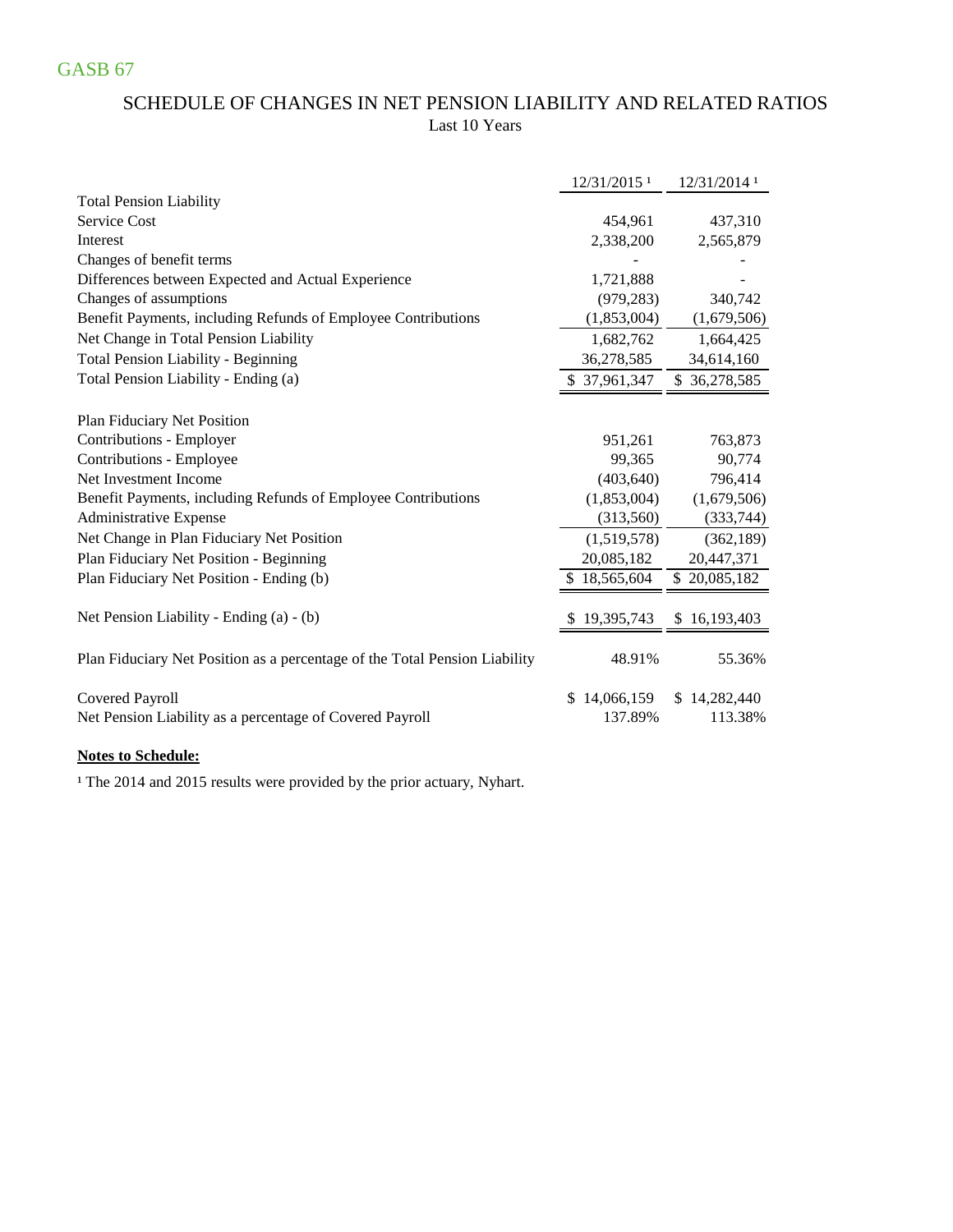### SCHEDULE OF CONTRIBUTIONS Last 10 Years

|                          |     |              | Contributions   |                 |     |              |                 |
|--------------------------|-----|--------------|-----------------|-----------------|-----|--------------|-----------------|
|                          |     |              | in relation to  |                 |     |              | Contributions   |
|                          |     | Actuarially  | the Actuarially | Contribution    |     |              | as a percentage |
|                          |     | Determined   | Determined      | Deficiency      |     | Covered      | of Covered      |
| <b>Fiscal Year Ended</b> |     | Contribution | Contributions   | (Excess)        |     | Payroll      | Payroll         |
| 12/31/2018               | S.  | 2,455,093    | \$<br>778.113   | \$<br>1,676,980 | \$. | 9,206,458    | 8.45%           |
| 12/31/2017               | \$. | 3,795,014    | \$<br>641,699   | \$<br>3,153,315 |     | \$11,748,200 | 5.46%           |
| 12/31/2016               | \$. | 2,752,642    | \$<br>581,006   | \$<br>2,171,636 |     | \$13,271,888 | 4.38%           |
| 12/31/2015 <sup>1</sup>  |     | 3,029,216    | \$<br>951,261   | \$<br>2,077,955 |     | \$14,066,159 | 6.76%           |
| 12/31/2014 1             | S   | 2,646,547    | \$<br>763.873   | \$<br>1,882,674 |     | \$14,282,440 | 5.35%           |
| 12/31/2013 1             |     | 2,679,589    | \$<br>696,918   | \$<br>1,982,671 |     | \$15,428,420 | 4.52%           |
| 12/31/2012 1             | S   | 2,225,478    | \$<br>238,628   | \$<br>1,986,850 |     | \$15,966,923 | 1.49%           |
| 12/31/2011 1             | S   | 1,977,834    | \$<br>202,695   | \$<br>1,775,139 |     | \$17,315,930 | 1.17%           |
| 12/31/2010 1             | \$  | 1,634,905    | \$<br>250,114   | \$<br>1,384,791 |     | \$18,836,479 | 1.33%           |
| 12/31/2009 1             | \$  | 479.630      | \$<br>149.179   | \$<br>330.451   |     | \$20,084,707 | 0.74%           |

<sup>1</sup> Results were provided by the prior actuary, Nyhart.

#### Notes to Schedule

Valuation Date: 01/01/2017

Actuarially Determined contribution rates are calculated as of January 1, two years prior of the following year in which contributions are reported.

Methods and assumptions used to determine contribution rates:

Mortality Rates:

RP-2000 Combined Healthy Mortality with a Blue Collar Adjustment, Projected to 2019 using Scale BB.

| Age | Male    | Female  |
|-----|---------|---------|
| 20  | 0.0326% | 0.0180% |
| 30  | 0.0686% | 0.0277% |
| 40  | 0.1295% | 0.0829% |
| 50  | 0.2278% | 0.1854% |
| 60  | 0.7237% | 0.4089% |
| 70  | 2.0079% | 1.4815% |

### *Disabled Lives:*

|                    | RP-2000 Disabled Mortality projected to 2019 using Scale BB.     |
|--------------------|------------------------------------------------------------------|
|                    | 7.25% per year, compounded annually, net of investment expenses. |
| $2.75\%$ per year. |                                                                  |
| Inflation, plus    |                                                                  |
| <u>Age</u>         | $\frac{0}{0}$                                                    |
| 30                 | 4.00%                                                            |
| 35                 | 2.00%                                                            |
| 40                 | 2.00%                                                            |
| 45                 | 1.00%                                                            |
| 50                 | 0.00%                                                            |
| 55                 | 0.00%                                                            |
| $0.0001$ 1 1 1     |                                                                  |

MPERS COLA:

Interest Rate: Inflation: Salary Increases:

2.00% compounded annually.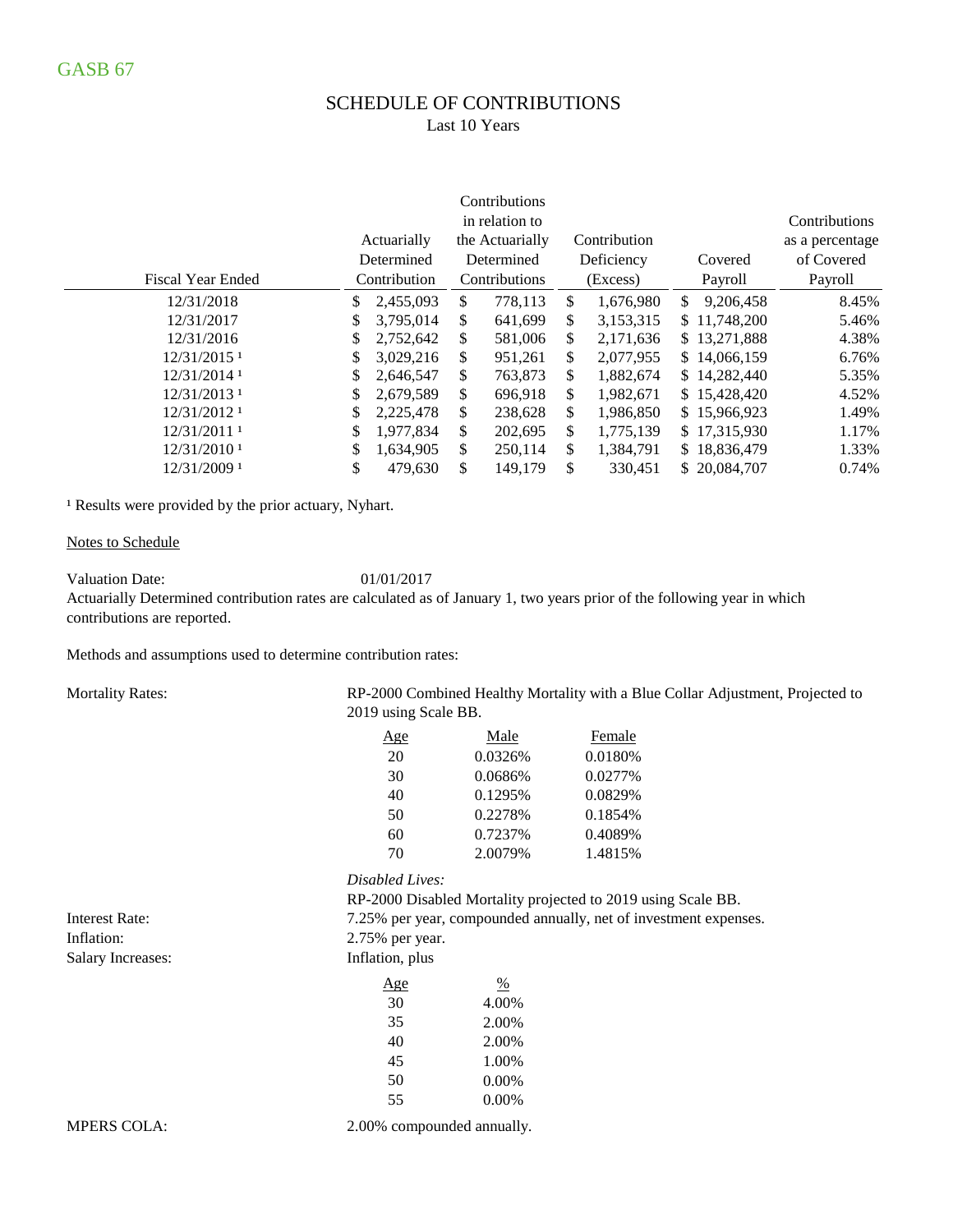#### Retirement Rates:

| Before 25 Years of Creditable Service | <u>Age</u>                        | Retirement      |
|---------------------------------------|-----------------------------------|-----------------|
|                                       | 55-60                             | 10%             |
|                                       | 61-63                             | 20%             |
|                                       | 64                                | 25%             |
|                                       | $65+$                             | 100%            |
| After 25 Years of Creditable Service  | Service                           | Retirement      |
|                                       | 25                                | 20%             |
|                                       | 26                                | 30%             |
|                                       | 27                                | 40%             |
|                                       | $28+$                             | 100%            |
| <b>Termination Rates:</b>             | <u>Age</u>                        | <b>Turnover</b> |
|                                       | 20                                | 7.9%            |
|                                       | 25                                | 7.7%            |
|                                       | 30                                | 7.2%            |
|                                       | 35                                | 6.3%            |
|                                       | 40                                | 5.2%            |
|                                       | 45                                | 4.0%            |
|                                       | 50                                | 2.6%            |
|                                       | 55                                | 0.9%            |
|                                       | 60                                | 0.1%            |
|                                       | The turnover rates are modified a |                 |

nover rates are modified as follows, based on years of employment:

| Years of       |            |
|----------------|------------|
| <u>Service</u> | Adjustment |
| $0 - 1$        | 110%       |
| $\overline{c}$ | 85%        |
| 3              | 45%        |
| $4 - 10$       | 45%        |
| 11-15          | 25%        |
| $16+$          | 15%        |
| <u>Age</u>     | Disability |
| 20             | 0.06%      |
| 25             | 0.06%      |
| 30             | 0.06%      |
| 35             | 0.07%      |
| 40             | 0.11%      |
| 45             | 0.22%      |
| 50             | 0.46%      |
| 55             | 1.02%      |
| 60             | 3.20%      |
| 61             | 3.55%      |
| 62             | 4.00%      |
| 63             | 4.50%      |
| 64             | 4.10%      |
| 65             | 1.95%      |

It is assumed that 75% of Police Officer disablements are servivce related.

Disablity Rates: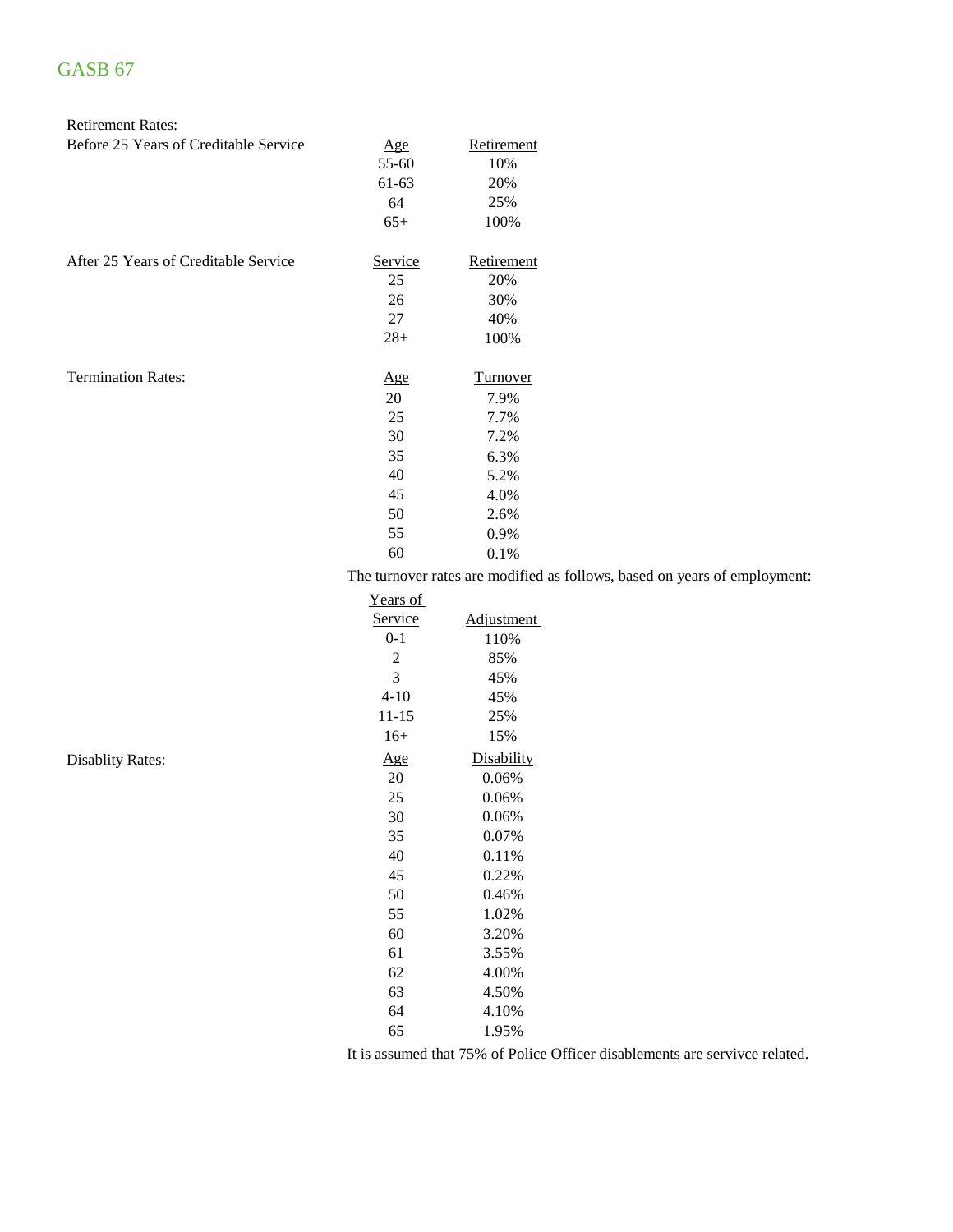| Assumed Converted Leave Transfers to<br>Retirement System: | $1.50$ years.                                                                                                                                    |
|------------------------------------------------------------|--------------------------------------------------------------------------------------------------------------------------------------------------|
| Percent Married:                                           | 80% of Members are assumed to be married with husbands 3 years older than wives.                                                                 |
| <b>Actuarial Cost Method:</b>                              | Entry Age Normal.                                                                                                                                |
| <b>Contribution Interest Adjusment:</b>                    | The following load is applied for determination of the Sponsor Contribution:<br>Interest $-$ A full year, based on the current 7.25% assumption. |
| <b>Asset Valuation Method:</b>                             | Expected Value Method. 20% of investment gains or losses are recognized annually.                                                                |
| <b>Ancillary Benefits:</b>                                 | MPERS ancillary benefits (turnover, disability, death) are assumed to be greater than<br>CPERS ancillary benefits.                               |
| <b>Interest on Future MPERS DROP</b><br>Accounts:          | 7.25%, compounded annually for three years, payable at DROP exit.                                                                                |
| Withdrawal of Employee Contributions:                      | 100% of employees who terminate other than for retirement, death, or disability, are<br>assumed to withdraw their contributions.                 |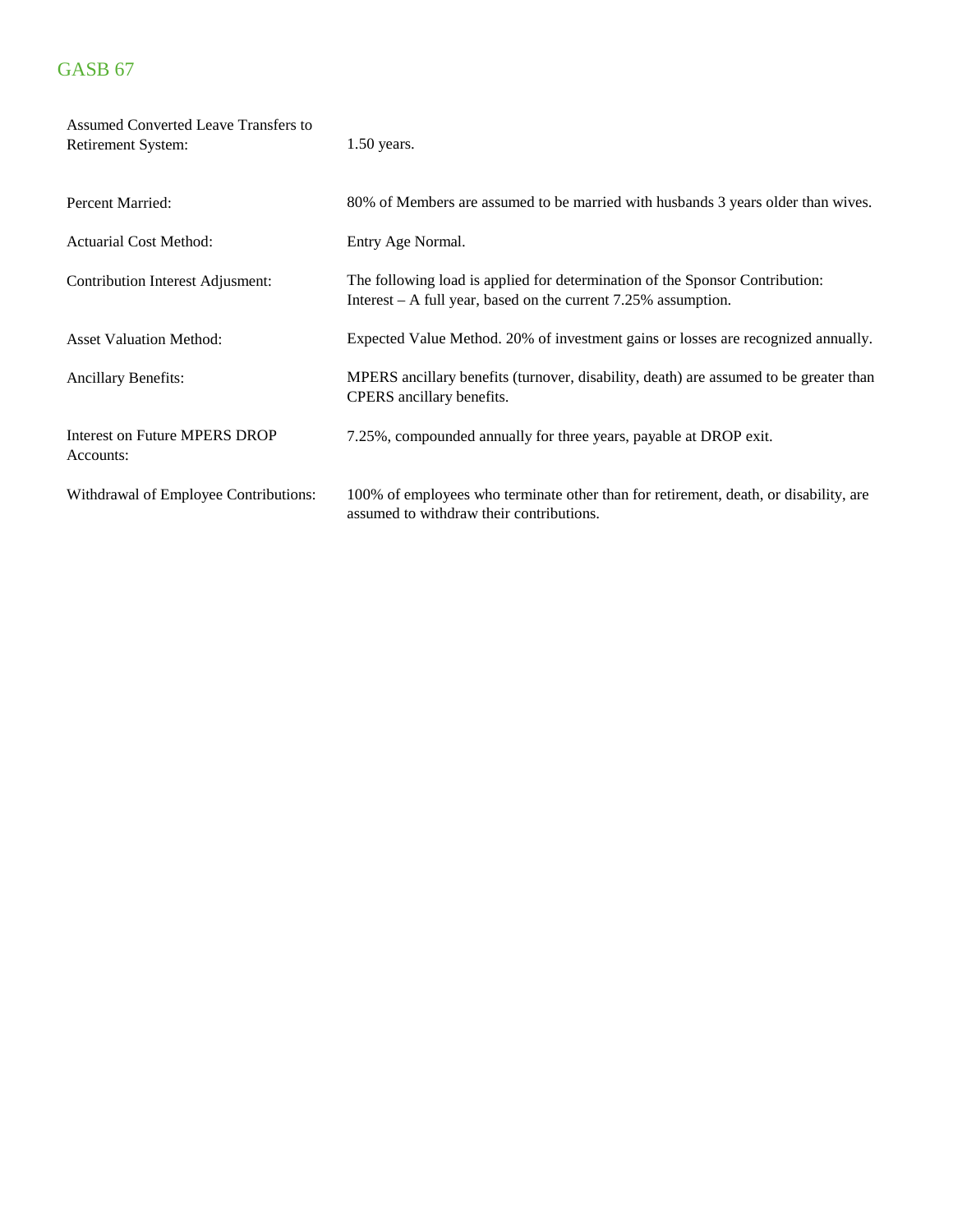## SCHEDULE OF INVESTMENT RETURNS Last 10 Years

| Fiscal Year Ended | Annual Money-Weighted Rate of Return<br>Net of Investment Expense |
|-------------------|-------------------------------------------------------------------|
| 12/31/2018        | $-5.25%$                                                          |
| 12/31/2017        | 10.59%                                                            |
| 12/31/2016        | 5.59%                                                             |
| 12/31/2015        | N/A                                                               |
| 12/31/2014        | N/A                                                               |

Police Guarantee Trust of the Employees' Retirement System of the City of Baton Rouge and Parish of East Baton Rouge FOSTER & FOSTER | 13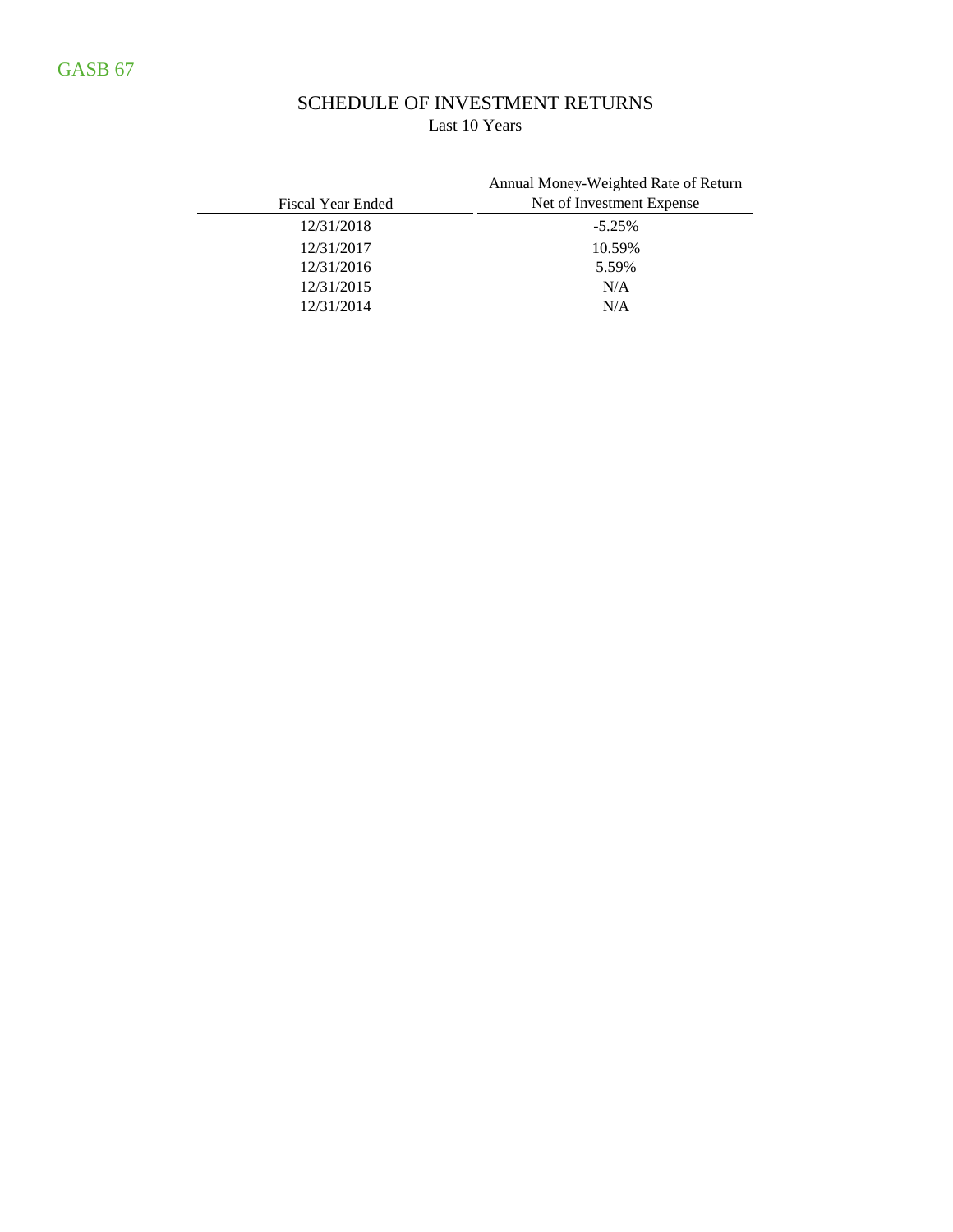### NOTES TO THE FINANCIAL STATEMENTS

(For the Year Ended December 31, 2018)

#### General Information about the Pension Plan

#### *Plan Description*

This plan was effective February 26, 2000 and was most recently amended effective February 28, 2001.

The plan is a single employer defined benefit pension plan, established and amended by the City of Baton Rouge, Louisiana and Parish of East Baton Rouge acting through its Board of Trustees.

Eligible police employees who are active members or in the Deferred Retirement Option Plan (DROP) of the City of Baton Rouge and Parish of East Baton Rouge (CPERS) on February 26, 2000 who elected to transfer into the Municipal Police Employees' Retirement System of Louisiana (MPERS) are automatically included in the Police Guarantee Trust (PGT).

#### *Plan Membership as of January 1, 2018:*

| Inactive Plan Members or Beneficiaries Currently Receiving Benefits | 200 |
|---------------------------------------------------------------------|-----|
| Inactive Plan Members Entitled to But Not Yet Receiving Benefits    |     |
| Active Plan Members                                                 | 137 |
|                                                                     | 340 |

#### *Benefits Provided*

The Plan provides retirement and drop benefits.

Retirement Benefits:

Members are paid the full accrued benefit until the MPERS benefit amount is greater than the CPERS benefit amount. DROP Benefits:

Detail of Plan Provisions: Members enter into PGT DROP with payments credited to the PGT DROP account until the later of two years or eligibility for MPERS DROP. Investment returns for MPERS and PGT DROP Accounts are credited to the PGT DROP Account.

More detail on the plan provisions for the CPERS and MPERS benefits can be found in the most recent January 1 Actuarial Valuation Reports.

#### *Contributions*

Member Contributions: Based on current member contribution rate under CPERS, applied to member's compensation not covered by MPERS. Member contributions are "picked up" by the City.

Employer Contributions: Balance of actuarially required contribution less member contributions, as determined above.

#### Net Pension Liability

The measurement date is December 31, 2018. The measurement period for the pension expense was January 1, 2018 to December 31, 2018. The reporting period is January 1, 2018 through December 31, 2018.

The Sponsor's Net Pension Liability was measured as of December 31, 2018. The Total Pension Liability used to calculate the Net Pension Liability was determined as of that date.

#### *Actuarial Assumptions:*

The Total Pension Liability was determined by an actuarial valuation as of January 1, 2018 updated to December 31, 2018 using the following actuarial assumptions:

| Inflation                 | 2.75%     |
|---------------------------|-----------|
| Salary Increases          | Age based |
| Discount Rate             | 4.77%     |
| Investment Rate of Return | 5.75%     |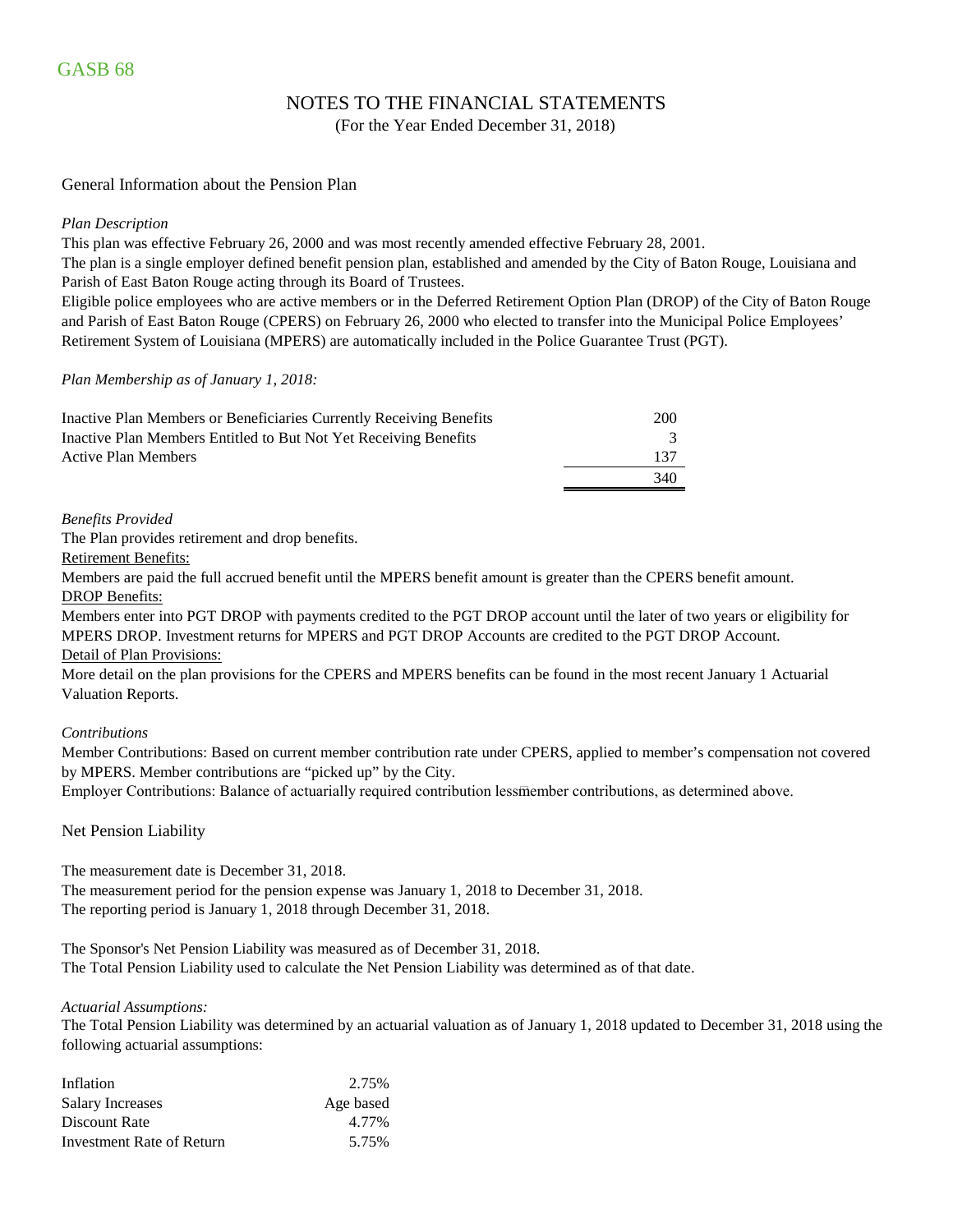| <u>Age</u> | Male    | Female  |
|------------|---------|---------|
| 20         | 0.0326% | 0.0180% |
| 30         | 0.0686% | 0.0277% |
| 40         | 0.1295% | 0.0829% |
| 50         | 1.2278% | 0.1854% |
| 60         | 0.7237% | 0.4089% |
| 70         | 2.0079% | 1.4815% |

Mortality Rates: RP-2000 Combined Healthy Mortality with a Blue Collar Adjustment, Projected to 2019 using Scale BB.

The other significant assumptions are based upon the most recent experience study dated October 14, 2014 performed by the prior actuary, Nyhart.

The Long-Term Expected Rate of Return on Pension Plan investments can be determined using a building-block method in which best-estimate ranges of expected future real rates of return (expected returns, net of Pension Plan investment expenses and inflation) are developed for each major asset class.

For 2018, the inflation rate assumption of the investment advisor was 2.50%.

These ranges are combined to produce the Long-Term Expected Rate of Return by weighting the expected future real rates of return by the target asset allocation percentage and by adding expected inflation.

Best estimates of arithmetic rates real rates of return for each major asset class included in the Pension Plan's target asset allocation as of December 31, 2018 are summarized in the following table:

|                             |            | Long Term            |
|-----------------------------|------------|----------------------|
|                             | Target     | <b>Expected Real</b> |
| <b>Asset Class</b>          | Allocation | Rate of Return       |
| Domestic Equity             | 32.5%      | 7.50%                |
| <b>International Equity</b> | 22.5%      | 8.50%                |
| Domestic Bonds              | 25.0%      | 2.50%                |
| <b>International Bonds</b>  | 5.0%       | 3.50%                |
| <b>Real Estate</b>          | 5.0%       | 4.50%                |
| <b>Alternative Assets</b>   | 10.0%      | 6.00%                |
| Total                       | 100.0%     |                      |
|                             |            |                      |

Discount Rate:

The projection of cash flows used to determine the Discount Rate assumed that current Plan Member and Sponsor contributions will be made at the current contribution rate. Future Member's contributions in excess of their normal cost were also included. Based on those assumptions, the Pension Plan's Fiduciary Net Position was projected to provide future benefit payments for 11 years. These payments were discounted using a discount rate of 5.75%. Future benefits payments beyond 11 years were discounted using a high quality municipal bond rate of 4.10%. The high quality municipal bond rate was based on the week closest to, but not later than, the measurement date of the Bond Buyer 20-Bond Index as published by the Bond Buyer. The single equivalent discount rate was 4.77%.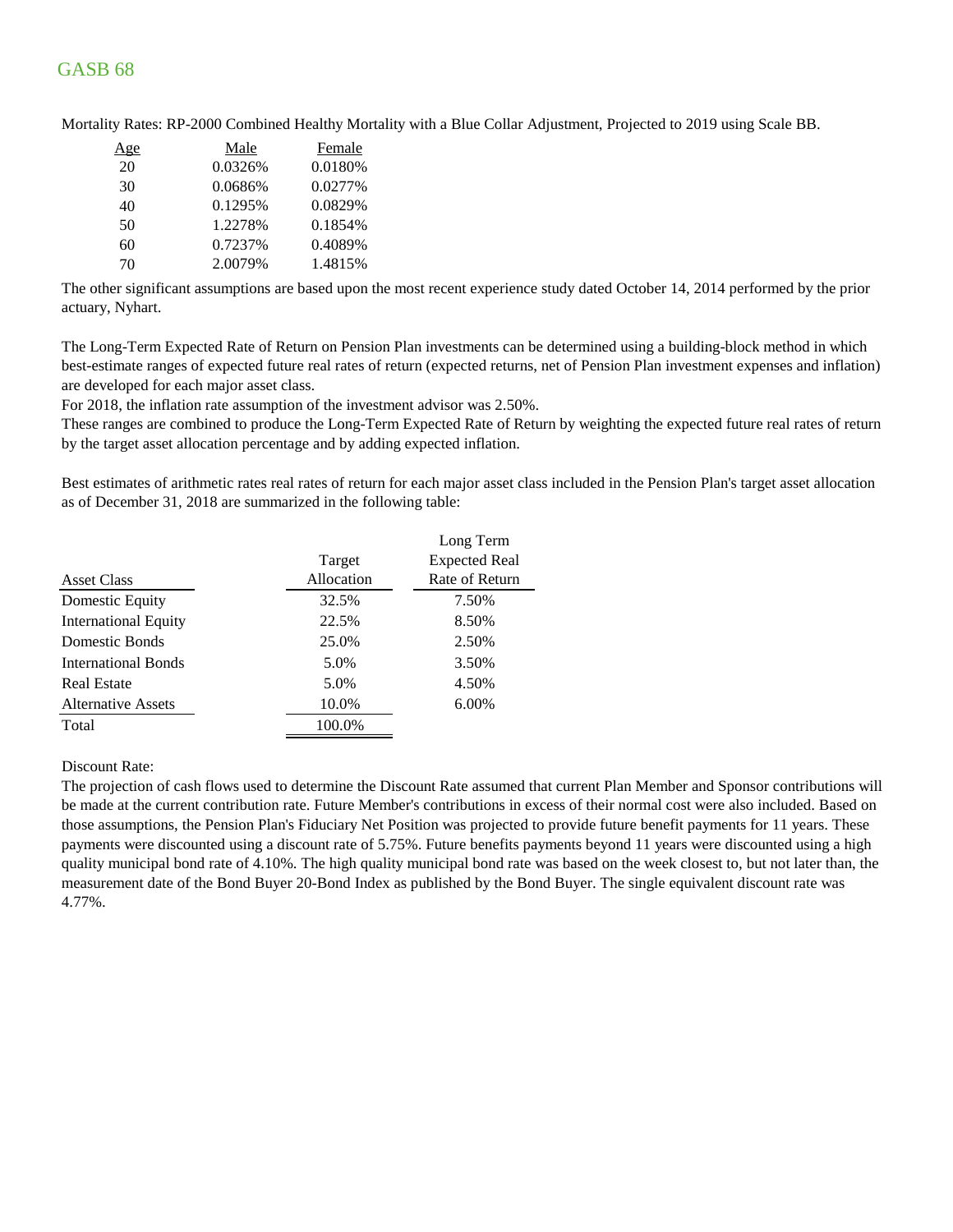## CHANGES IN NET PENSION LIABILITY

|                                                               | Increase (Decrease)                    |             |                     |                    |               |            |
|---------------------------------------------------------------|----------------------------------------|-------------|---------------------|--------------------|---------------|------------|
|                                                               | <b>Total Pension</b><br>Plan Fiduciary |             |                     | <b>Net Pension</b> |               |            |
|                                                               | Liability                              |             | <b>Net Position</b> |                    | Liability     |            |
|                                                               |                                        | (a)         |                     | (b)                |               | $(a)-(b)$  |
| Balances as of December 31, 2017                              | \$                                     | 41,869,859  | <sup>\$</sup>       | 17,087,813         | <sup>\$</sup> | 24,782,046 |
| Changes for a Year:                                           |                                        |             |                     |                    |               |            |
| <b>Service Cost</b>                                           |                                        | 459,750     |                     |                    |               | 459,750    |
| Interest                                                      |                                        | 2,098,336   |                     |                    |               | 2,098,336  |
| Differences between Expected and Actual Experience            |                                        | 2,147,899   |                     |                    |               | 2,147,899  |
| Changes of assumptions                                        |                                        | 151,797     |                     |                    |               | 151,797    |
| Changes of benefit terms                                      |                                        |             |                     |                    |               |            |
| Contributions - Employer                                      |                                        |             |                     | 778,113            |               | (778, 113) |
| Contributions - Employee                                      |                                        |             |                     | 54,100             |               | (54,100)   |
| Net Investment Income                                         |                                        |             |                     | (849,966)          |               | 849,966    |
| Benefit Payments, including Refunds of Employee Contributions |                                        | (2,371,530) |                     | (2,371,530)        |               |            |
| Administrative Expense                                        |                                        |             |                     | (282, 942)         |               | 282,942    |
| Net Changes                                                   |                                        | 2,486,252   |                     | (2,672,225)        |               | 5,158,477  |
| Balances as of December 31, 2018                              |                                        | 44,356,111  |                     | 14,415,588         | S             | 29,940,523 |

*Sensitivity of the Net Pension Liability to changes in the Discount Rate.*

|                                 |                  | <b>Current Discount</b> |                          |
|---------------------------------|------------------|-------------------------|--------------------------|
|                                 | 1% Decrease      | Rate                    | 1\% Increase             |
|                                 | 3.77%            | 4 77%                   | 5.77%                    |
| Sponsor's Net Pension Liability | $$30.171.762$ \$ |                         | 29,940,523 \$ 29,727,559 |

*Pension Plan Fiduciary Net Position.* 

Detailed information about the pension Plan's Fiduciary Net Position is available in a separately issued Plan financial report.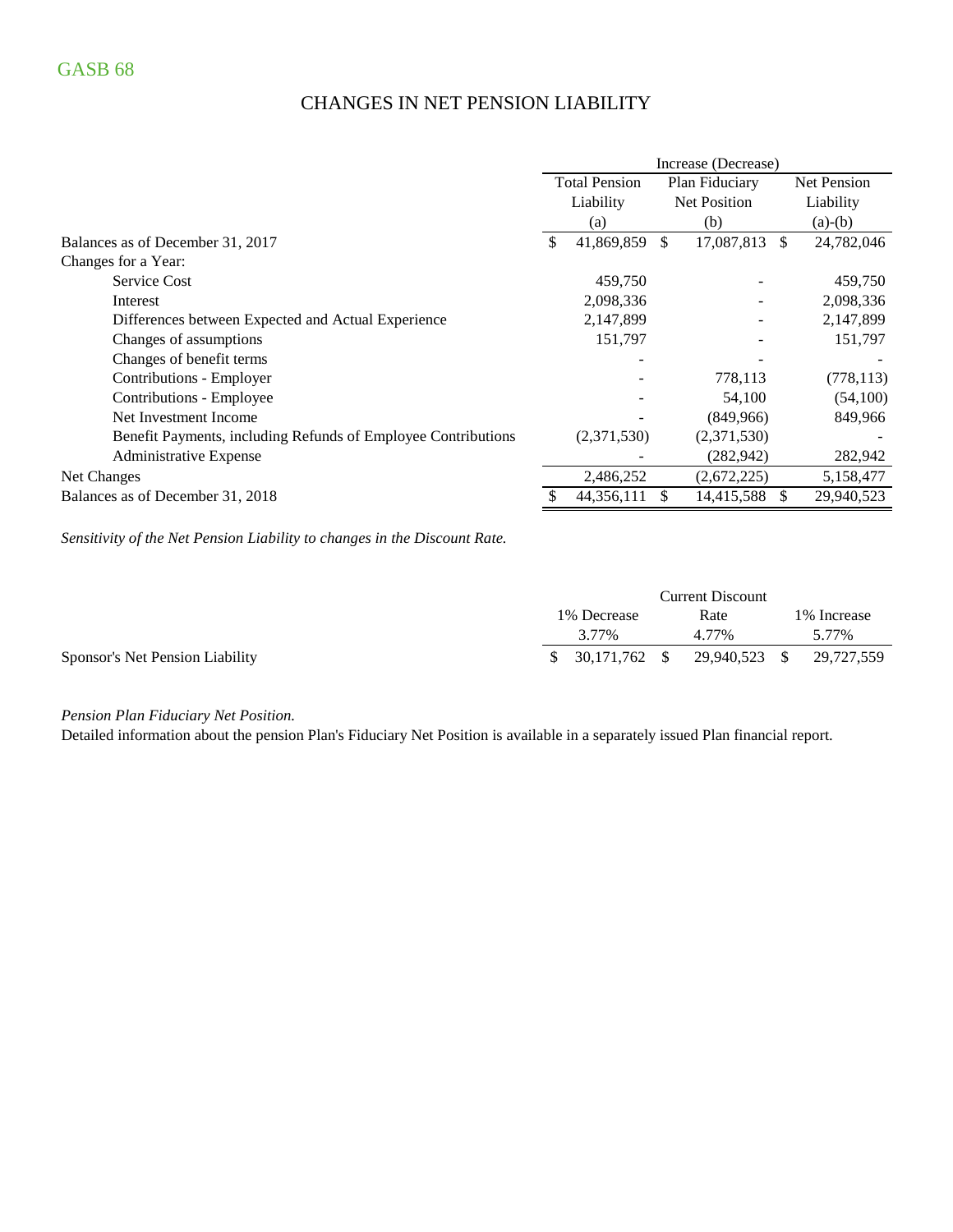## PENSION EXPENSE AND DEFERRED OUTFLOWS OF RESOURCES AND DEFERRED INFLOWS OF RESOURCES RELATED TO PENSIONS

For the year ended December 31, 2018, the Sponsor will recognize a Pension Expense of \$5,137,463. On December 31, 2018, the Sponsor reported Deferred Outflows of Resources and Deferred Inflows of Resources related to pensions from the following sources:

|                                                                                  | Deferred<br>Outflows of<br>Resources | Deferred<br>Inflows of<br>Resources |
|----------------------------------------------------------------------------------|--------------------------------------|-------------------------------------|
| Differences between Expected and Actual Experience                               | 1,073,950                            |                                     |
| Changes of assumptions                                                           | 75,899                               | -                                   |
| Net difference between Projected and Actual Earnings on Pension Plan investments | 1,258,582                            | ۰                                   |
| Total                                                                            | 2,408,431                            |                                     |

Amounts reported as Deferred Outflows of Resources and Deferred Inflows of Resources related to pensions will be recognized in Pension Expense as follows:

| Year ended December 31: |    |                          |
|-------------------------|----|--------------------------|
| 2019                    | \$ | 1,692,443                |
| 2020                    | S  | 206,840                  |
| 2021                    | \$ | 174,153                  |
| 2022                    | \$ | 334,995                  |
| 2023                    | \$ | $\overline{\phantom{a}}$ |
| Thereafter              | \$ | $\overline{\phantom{a}}$ |
|                         |    |                          |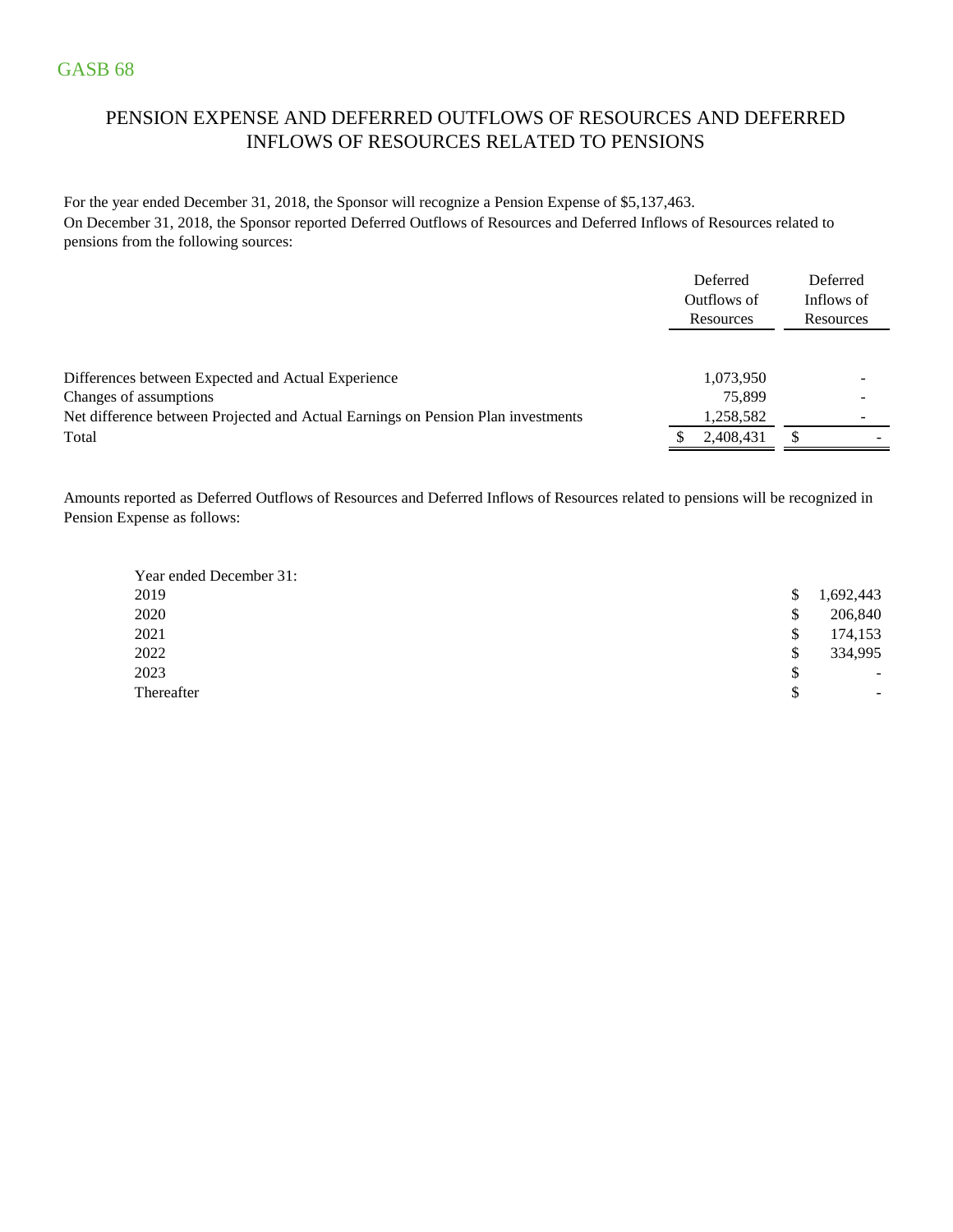### SCHEDULE OF CHANGES IN NET PENSION LIABILITY AND RELATED RATIOS Last 10 Years

|                                                                            | 12/31/2018      |    | 12/31/2017  |     | 12/31/2016  |
|----------------------------------------------------------------------------|-----------------|----|-------------|-----|-------------|
| <b>Total Pension Liability</b>                                             |                 |    |             |     |             |
| Service Cost                                                               | 459,750         |    | 467,379     |     | 477,571     |
| Interest                                                                   | 2,098,336       |    | 2,281,368   |     | 2,423,493   |
| Changes of benefit terms                                                   |                 |    |             |     |             |
| Differences between Expected and Actual Experience                         | 2,147,899       |    | 163,883     |     | 2,243,050   |
| Changes of assumptions                                                     | 151,797         |    | 287,842     |     | 555,501     |
| Benefit Payments, including Refunds of Employee Contributions              | (2,371,530)     |    | (2,340,178) |     | (2,651,397) |
| Net Change in Total Pension Liability                                      | 2,486,252       |    | 860,294     |     | 3,048,218   |
| <b>Total Pension Liability - Beginning</b>                                 | 41,869,859      |    | 41,009,565  |     | 37,961,347  |
| Total Pension Liability - Ending (a)                                       | 44,356,111      | \$ | 41,869,859  | \$  | 41,009,565  |
| Plan Fiduciary Net Position                                                |                 |    |             |     |             |
| Contributions - Employer                                                   | 778,113         |    | 641,699     |     | 581,006     |
| Contributions - Employee                                                   | 54,100          |    | 70,460      |     | 63,856      |
| Net Investment Income                                                      | (849,966)       |    | 1,727,482   |     | 974,590     |
| Benefit Payments, including Refunds of Employee Contributions              | (2,371,530)     |    | (2,340,178) |     | (2,651,397) |
| Administrative Expense                                                     | (282, 942)      |    | (275,799)   |     | (269, 510)  |
| Net Change in Plan Fiduciary Net Position                                  | (2,672,225)     |    | (176, 336)  |     | (1,301,455) |
| Plan Fiduciary Net Position - Beginning                                    | 17,087,813      |    | 17,264,149  |     | 18,565,604  |
| Plan Fiduciary Net Position - Ending (b)                                   | 14,415,588      | \$ | 17,087,813  | \$  | 17,264,149  |
| Net Pension Liability - Ending (a) - (b)                                   | 29,940,523      | S  | 24,782,046  | S   | 23,745,416  |
| Plan Fiduciary Net Position as a percentage of the Total Pension Liability | 32.50%          |    | 40.81%      |     | 42.10%      |
| Covered Payroll                                                            | \$<br>9,206,458 | S  | 11,748,200  | \$. | 13,271,888  |
| Net Pension Liability as a percentage of Covered Payroll                   | 325.21%         |    | 210.94%     |     | 178.92%     |

#### **Notes to Schedule:**

*Changes of assumptions:*

The discount rate was lowered from 5.10% to 4.77%. date have been performed. The results of this projection showed a single discount rate of 4.77%. For purposes of determining the GASB discount rate at the 12/31/2018 measurement date, a depletion date projection as of that

Additionally, the assumed investment rate of return was lowered from 7.25% to 5.75%, net of investment related expenses.

For purposes of determining the GASB discount rate at the 12/31/2017 measurement date, a depletion date projection as of that date have been performed. The results of this projection showed a single discount rate of 5.10%. The discount rate was lowered from 5.66% to 5.10%.

For purposes of determining the GASB discount rate at the 12/31/2016 measurement date, a depletion date projection as of that date have been performed. The results of this projection showed a single discount rate of 5.66%. The discount rate was lowered from 6.53% to 5.66%.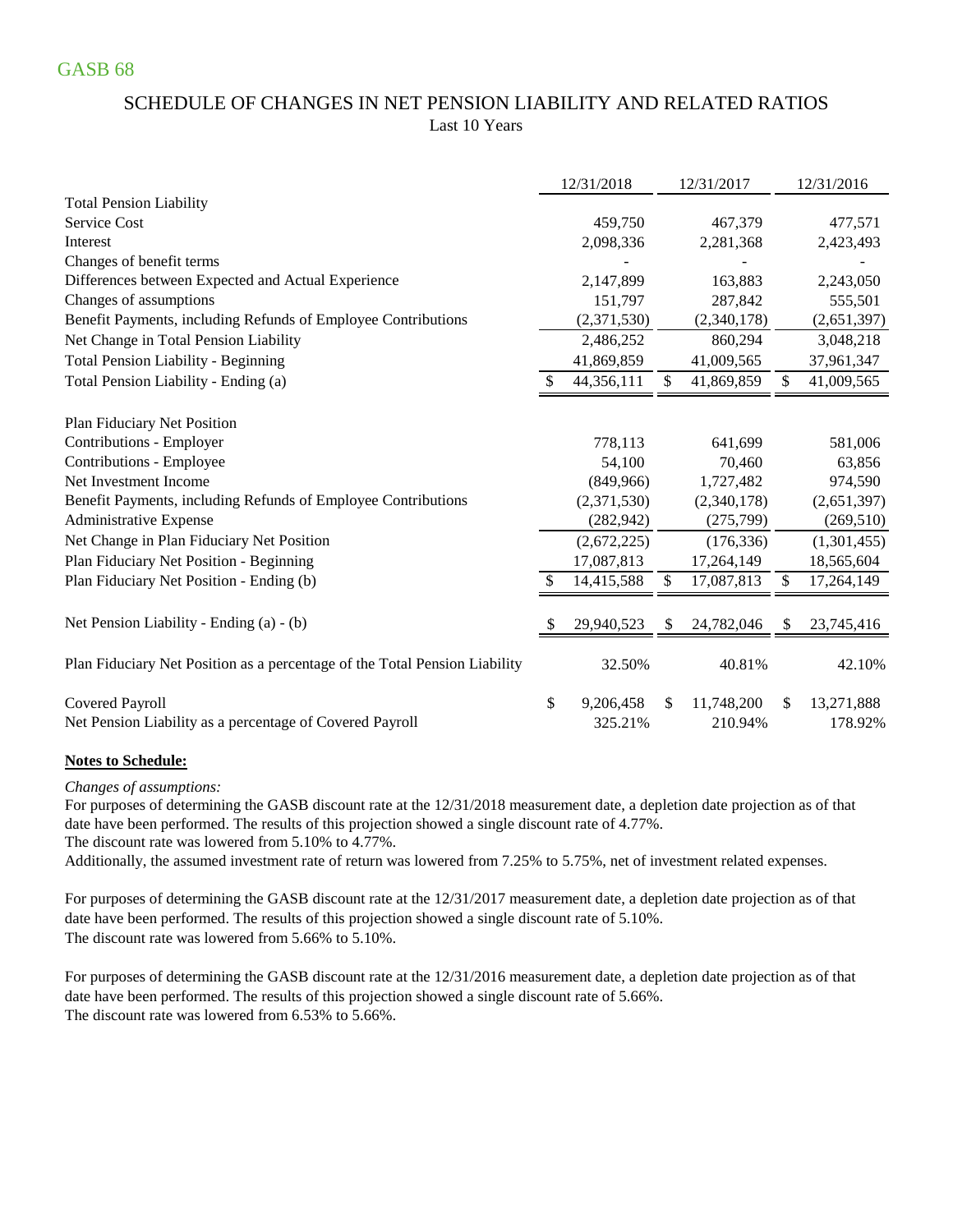## SCHEDULE OF CHANGES IN NET PENSION LIABILITY AND RELATED RATIOS Last 10 Years

|                                                                            | 12/31/2015 <sup>1</sup> | 12/31/2014 1 |
|----------------------------------------------------------------------------|-------------------------|--------------|
| <b>Total Pension Liability</b>                                             |                         |              |
| Service Cost                                                               | 454,961                 | 437,310      |
| Interest                                                                   | 2,338,200               | 2,565,879    |
| Changes of benefit terms                                                   |                         |              |
| Differences between Expected and Actual Experience                         | 1,721,888               |              |
| Changes of assumptions                                                     | (979, 283)              | 340,742      |
| Benefit Payments, including Refunds of Employee Contributions              | (1,853,004)             | (1,679,506)  |
| Net Change in Total Pension Liability                                      | 1,682,762               | 1,664,425    |
| <b>Total Pension Liability - Beginning</b>                                 | 36,278,585              | 34,614,160   |
| Total Pension Liability - Ending (a)                                       | \$37,961,347            | \$36,278,585 |
| Plan Fiduciary Net Position                                                |                         |              |
| Contributions - Employer                                                   | 951,261                 | 763,873      |
| Contributions - Employee                                                   | 99,365                  | 90,774       |
| Net Investment Income                                                      | (403, 640)              | 796,414      |
| Benefit Payments, including Refunds of Employee Contributions              | (1,853,004)             | (1,679,506)  |
| Administrative Expense                                                     | (313,560)               | (333,744)    |
| Net Change in Plan Fiduciary Net Position                                  | (1,519,578)             | (362, 189)   |
| Plan Fiduciary Net Position - Beginning                                    | 20,085,182              | 20,447,371   |
| Plan Fiduciary Net Position - Ending (b)                                   | \$18,565,604            | \$20,085,182 |
|                                                                            |                         |              |
| Net Pension Liability - Ending (a) - (b)                                   | 19,395,743              | \$16,193,403 |
| Plan Fiduciary Net Position as a percentage of the Total Pension Liability | 48.91%                  | 55.36%       |
| <b>Covered Payroll</b>                                                     | \$14,066,159            | \$14,282,440 |
| Net Pension Liability as a percentage of Covered Payroll                   | 137.89%                 | 113.38%      |

#### **Notes to Schedule:**

<sup>1</sup> The 2014 and 2015 results were provided by the prior actuary, Nyhart.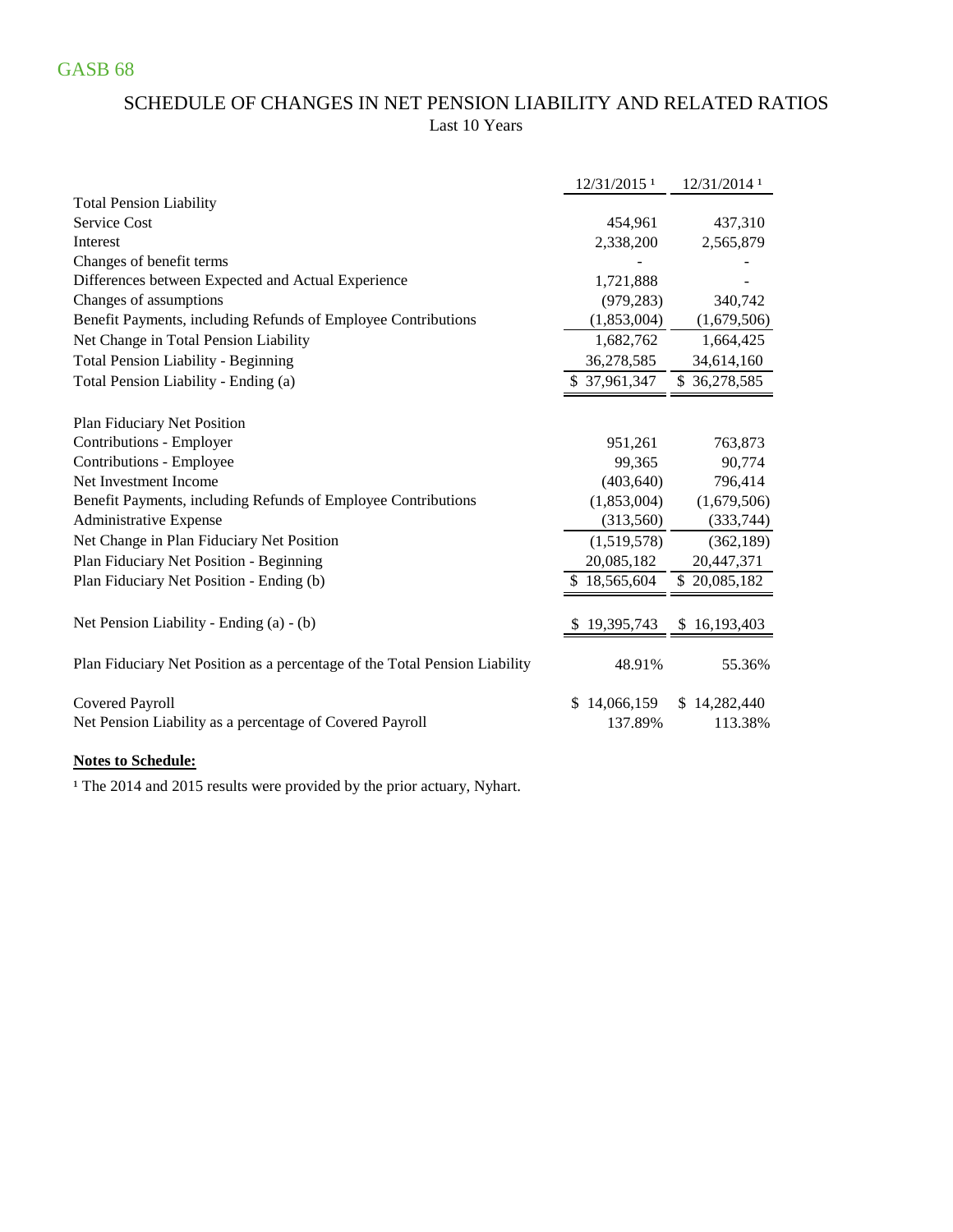# SCHEDULE OF CONTRIBUTIONS

Last 10 Years

|                           |                 | in relation to |                 | Contributions |              |                 |                 |
|---------------------------|-----------------|----------------|-----------------|---------------|--------------|-----------------|-----------------|
|                           | Actuarially     |                | the Actuarially |               | Contribution |                 | as a percentage |
|                           | Determined      |                | Determined      |               | Deficiency   | Covered         | of Covered      |
| <b>Fiscal Year Ended</b>  | Contribution    |                | Contributions   |               | (Excess)     | Payroll         | Payroll         |
| 12/31/2018                | 2,455,093       | \$             | 778,113         | \$.           | 1,676,980    | \$<br>9,206,458 | 8.45%           |
| 12/31/2017                | \$<br>3,795,014 | \$             | 641,699         | \$            | 3,153,315    | \$11,748,200    | 5.46%           |
| 12/31/2016                | \$<br>2,752,642 | \$             | 581,006         | \$            | 2,171,636    | \$13,271,888    | 4.38%           |
| $12/31/2015$ <sup>1</sup> | \$<br>3,029,216 | \$             | 951,261         | \$            | 2,077,955    | \$14,066,159    | 6.76%           |
| 12/31/2014 1              | \$<br>2,646,547 | \$             | 763,873         | \$            | 1,882,674    | \$14,282,440    | 5.35%           |
| $12/31/2013$ <sup>1</sup> | \$<br>2,679,589 | \$             | 696,918         | \$            | 1,982,671    | \$15,428,420    | 4.52%           |
| 12/31/2012 1              | 2,225,478       | \$             | 238,628         | \$            | 1,986,850    | \$15,966,923    | 1.49%           |
| 12/31/2011 1              | \$<br>1,977,834 | \$             | 202,695         | \$            | 1,775,139    | \$17,315,930    | 1.17%           |
| $12/31/2010$ <sup>1</sup> | \$<br>1,634,905 | \$             | 250,114         | \$            | 1,384,791    | \$18,836,479    | 1.33%           |
| 12/31/2009 1              | \$<br>479,630   | \$             | 149,179         | \$            | 330,451      | \$20,084,707    | 0.74%           |

<sup>1</sup> Results were provided by the prior actuary, Nyhart.

#### Notes to Schedule

Methods and assumptions used to determine contribution rates:

| <b>Mortality Rates:</b>  | 2019 using Scale BB.       |               | RP-2000 Combined Healthy Mortality with a Blue Collar Adjustment, Projected to |
|--------------------------|----------------------------|---------------|--------------------------------------------------------------------------------|
|                          | <u>Age</u>                 | Male          | Female                                                                         |
|                          | 20                         | 0.0326%       | 0.0180%                                                                        |
|                          | 30                         | 0.0686%       | 0.0277%                                                                        |
|                          | 40                         | 0.1295%       | 0.0829%                                                                        |
|                          | 50                         | 0.2278%       | 0.1854%                                                                        |
|                          | 60                         | 0.7237%       | 0.4089%                                                                        |
|                          | 70                         | 2.0079%       | 1.4815%                                                                        |
|                          | Disabled Lives:            |               |                                                                                |
|                          |                            |               | RP-2000 Disabled Mortality projected to 2019 using Scale BB.                   |
| <b>Interest Rate:</b>    |                            |               | 7.25% per year, compounded annually, net of investment expenses.               |
| Inflation:               | 2.75% per year.            |               |                                                                                |
| <b>Salary Increases:</b> | Inflation, plus            |               |                                                                                |
|                          | <u>Age</u>                 | $\frac{0}{0}$ |                                                                                |
|                          | 30                         | 4.00%         |                                                                                |
|                          | 35                         | 2.00%         |                                                                                |
|                          | 40                         | 2.00%         |                                                                                |
|                          | 45                         | 1.00%         |                                                                                |
|                          | 50                         | 0.00%         |                                                                                |
|                          | 55                         | 0.00%         |                                                                                |
| <b>MPERS COLA:</b>       | 2.00% compounded annually. |               |                                                                                |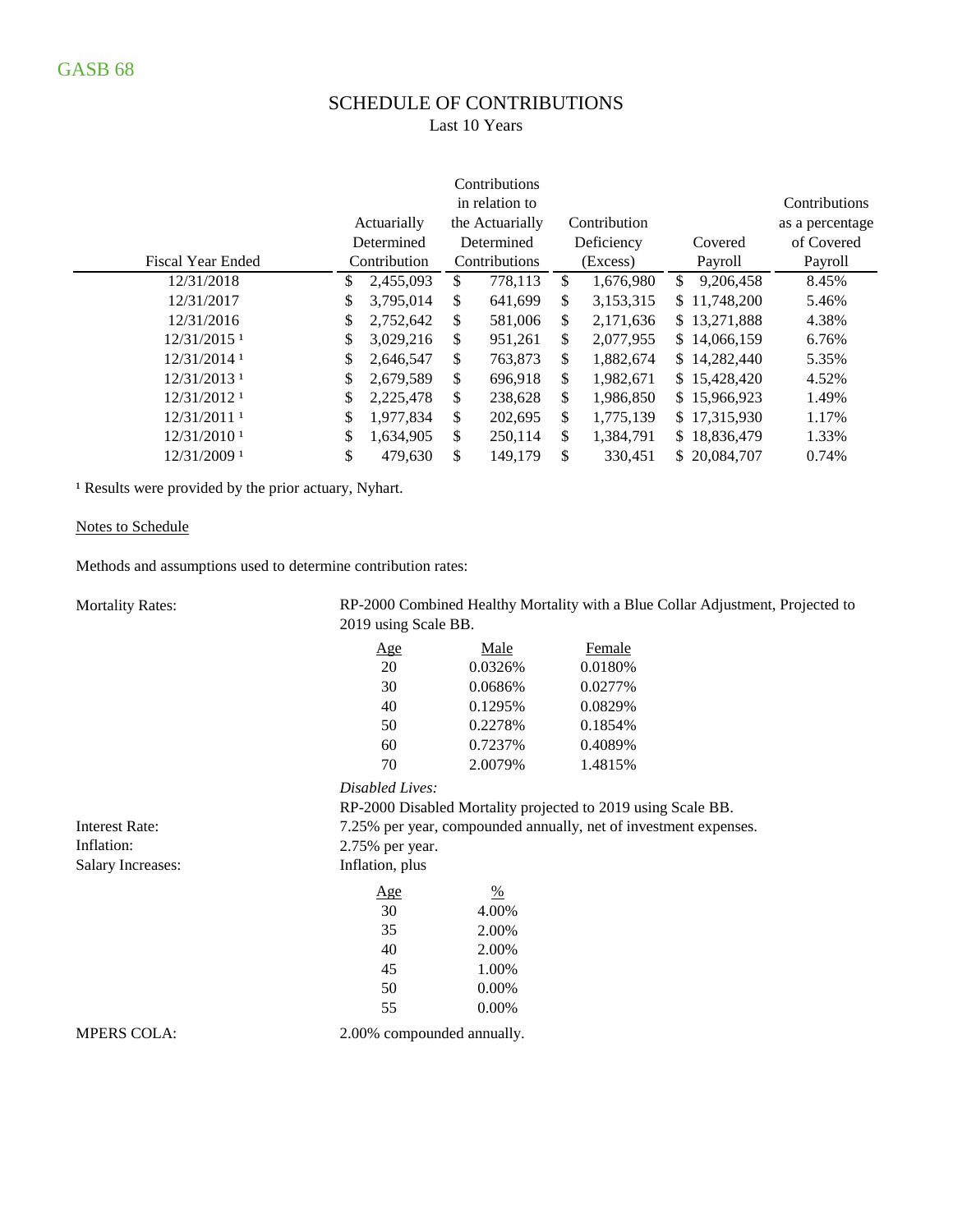Disablity Rates:

| <b>Retirement Rates:</b>              |            |                                    |
|---------------------------------------|------------|------------------------------------|
| Before 25 Years of Creditable Service | <u>Age</u> | Retirement                         |
|                                       | 55-60      | 10%                                |
|                                       | 61-63      | 20%                                |
|                                       | 64         | 25%                                |
|                                       | $65+$      | 100%                               |
| After 25 Years of Creditable Service  | Service    | Retirement                         |
|                                       | 25         | 20%                                |
|                                       | 26         | 30%                                |
|                                       | 27         | 40%                                |
|                                       | $28+$      | 100%                               |
| <b>Termination Rates:</b>             | <u>Age</u> | <b>Turnover</b>                    |
|                                       | 20         | 7.9%                               |
|                                       | 25         | 7.7%                               |
|                                       | 30         | 7.2%                               |
|                                       | 35         | 6.3%                               |
|                                       | 40         | 5.2%                               |
|                                       | 45         | 4.0%                               |
|                                       | 50         | 2.6%                               |
|                                       | 55         | 0.9%                               |
|                                       | 60         | 0.1%                               |
|                                       |            | The turnover rates are modified as |

follows, based on years of employment:

| <u>Years of</u> |                   |
|-----------------|-------------------|
| Service         | <b>Adjustment</b> |
| $0 - 1$         | 110%              |
| $\overline{c}$  | 85%               |
| 3               | 45%               |
| $4 - 10$        | 45%               |
| $11 - 15$       | 25%               |
| $16+$           | 15%               |
|                 |                   |
| <u>Age</u>      | Disability        |
| 20              | 0.06%             |
| 25              | 0.06%             |
| 30              | 0.06%             |
| 35              | 0.07%             |
| 40              | 0.11%             |
| 45              | 0.22%             |
| 50              | 0.46%             |
| 55              | 1.02%             |
| 60              | 3.20%             |
| 61              | 3.55%             |
| 62              | 4.00%             |
| 63              | 4.50%             |
| 64              | 4.10%             |
| 65              | 1.95%             |
|                 |                   |

It is assumed that 75% of Police Officer disablements are servivce related.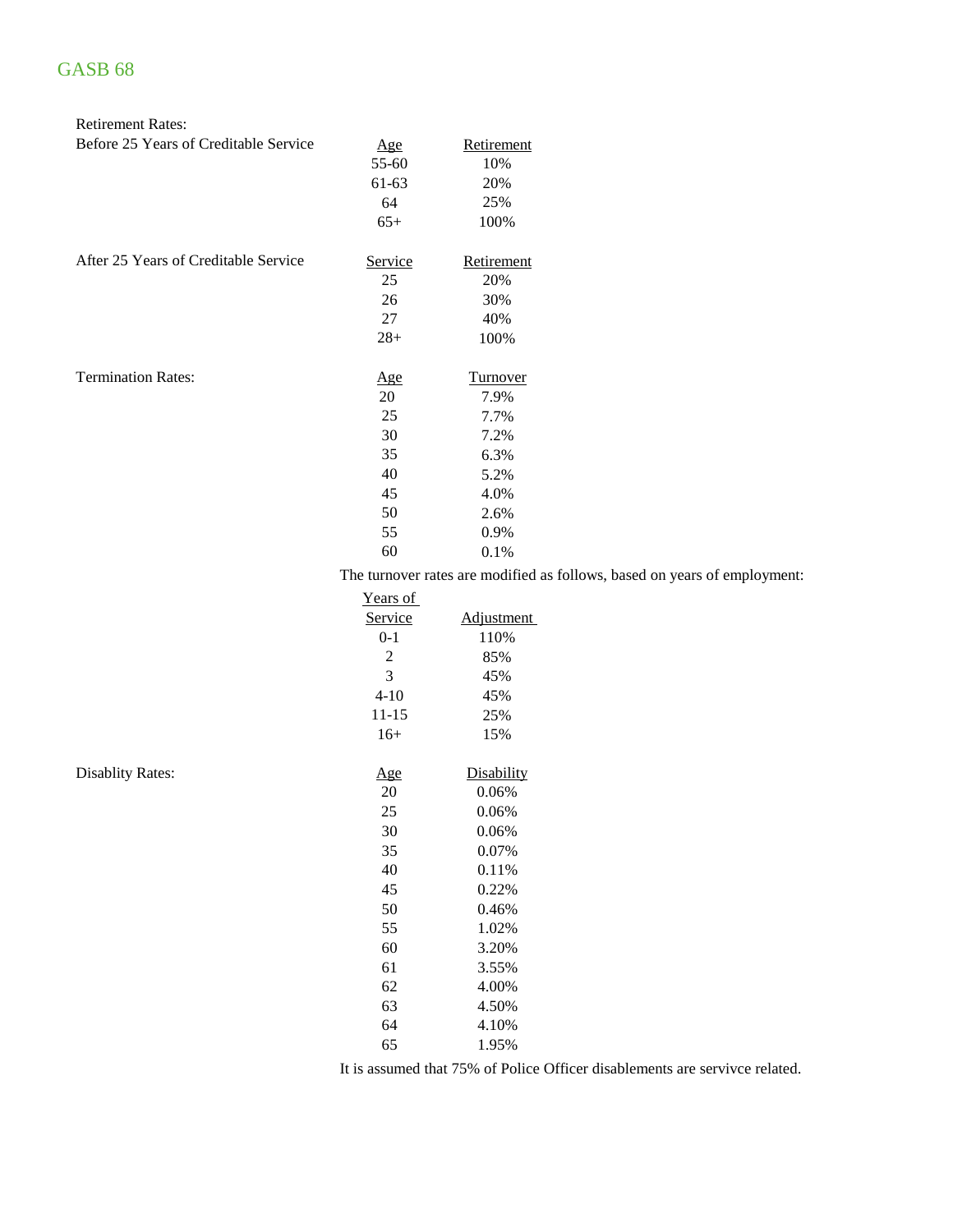| Assumed Converted Leave Transfers to<br>Retirement System: | $1.50$ years.                                                                                                                                    |
|------------------------------------------------------------|--------------------------------------------------------------------------------------------------------------------------------------------------|
| Percent Married:                                           | 80% of Members are assumed to be married with husbands 3 years older than wives.                                                                 |
| <b>Actuarial Cost Method:</b>                              | Entry Age Normal.                                                                                                                                |
| Contribution Interest Adjusment:                           | The following load is applied for determination of the Sponsor Contribution:<br>Interest $- A$ full year, based on the current 7.25% assumption. |
| <b>Asset Valuation Method:</b>                             | Expected Value Method. 20% of investment gains or losses are recognized annually.                                                                |
| <b>Ancillary Benefits:</b>                                 | MPERS ancillary benefits (turnover, disability, death) are assumed to be greater than<br>CPERS ancillary benefits.                               |
| <b>Interest on Future MPERS DROP</b><br>Accounts:          | 7.25%, compounded annually for three years, payable at DROP exit.                                                                                |
| Withdrawal of Employee Contributions:                      | 100% of employees who terminate other than for retirement, death, or disability, are<br>assumed to withdraw their contributions.                 |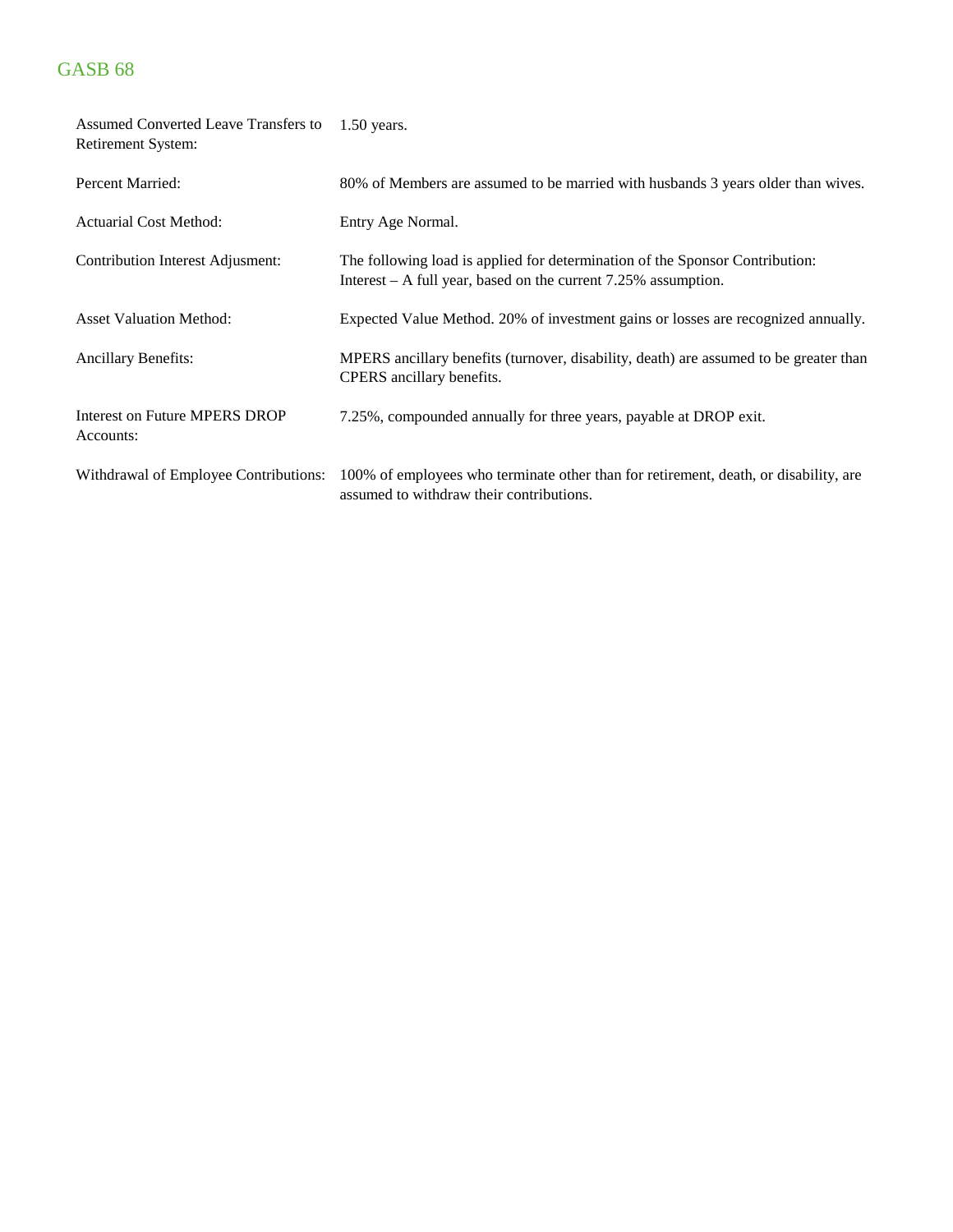### COMPONENTS OF PENSION EXPENSE YEAR ENDING DECEMBER 31, 2018

|                                                     | Net Pension | Deferred                            | Deferred                              | Pension         |
|-----------------------------------------------------|-------------|-------------------------------------|---------------------------------------|-----------------|
|                                                     | Liability   | Inflows                             | Outflows                              | Expense         |
| Balances as of December 31, 2017                    | 24,782,046  | $\overline{\mathcal{S}}$<br>888,188 | $\overline{\mathcal{S}}$<br>2,497,492 | \$              |
| <b>Total Pension Liability Factors:</b>             |             |                                     |                                       |                 |
| <b>Service Cost</b>                                 | 459,750     |                                     |                                       | 459,750         |
| Interest                                            | 2,098,336   |                                     |                                       | 2,098,336       |
| Changes in benefit terms                            |             |                                     |                                       |                 |
| Differences between Expected and Actual Experience  |             |                                     |                                       |                 |
| with regard to economic or demographic assumptions  | 2,147,899   |                                     | 2,147,899                             |                 |
| Current year amortization of experience difference  |             |                                     | (2, 334, 047)                         | 2,334,047       |
| Change in assumptions about future economic or      |             |                                     |                                       |                 |
| demographic factors or other inputs                 | 151,797     |                                     | 151,797                               |                 |
| Current year amortization of change in assumptions  |             | (244, 820)                          | (404, 986)                            | 160,166         |
| Benefit Payments, including Refunds of Employee     |             |                                     |                                       |                 |
| Contributions                                       | (2,371,530) |                                     |                                       |                 |
| Net change                                          | 2,486,252   | (244, 820)                          | (439, 337)                            | 5,052,299       |
| Plan Fiduciary Net Position:                        |             |                                     |                                       |                 |
| Contributions - Employer                            | 778,113     |                                     |                                       |                 |
| Contributions - Employee                            | 54,100      |                                     |                                       | (54,100)        |
| Projected Net Investment Income                     | 825,011     |                                     |                                       | (825, 011)      |
| Difference between projected and actual earnings on |             |                                     |                                       |                 |
| Pension Plan investments                            | (1,674,977) |                                     | 1,674,977                             |                 |
| Current year amortization                           |             | (160, 842)                          | (842, 175)                            | 681,333         |
| Benefit Payments, including Refunds of Employee     |             |                                     |                                       |                 |
| Contributions                                       | (2,371,530) |                                     |                                       |                 |
| <b>Administrative Expenses</b>                      | (282, 942)  |                                     |                                       | 282,942         |
| Net change                                          | (2,672,225) | (160, 842)                          | 832,802                               | 85,164          |
|                                                     | 29,940,523  | \$<br>482,526                       | \$<br>2,890,957                       | \$<br>5,137,463 |
| Balances as of December 31, 2018                    |             |                                     |                                       |                 |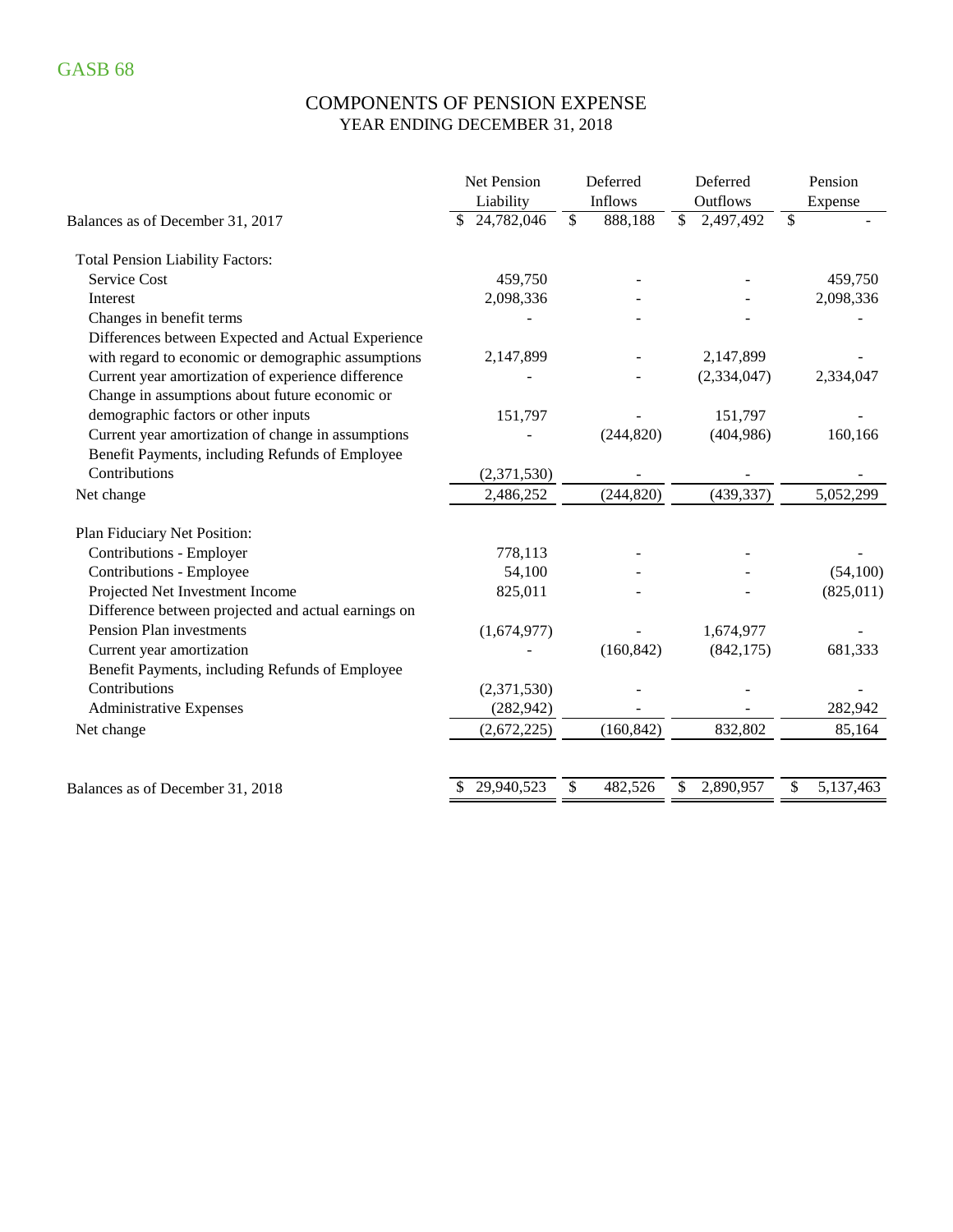### AMORTIZATION SCHEDULE - INVESTMENTS

| Increase (Decrease) in Pension Expense Arising from the Recognition of the of Differences Between Projected and Actual Earnings on Pension Plan |
|-------------------------------------------------------------------------------------------------------------------------------------------------|
| Investments                                                                                                                                     |

| Plan Year<br>Ending | Differences Between<br><b>Expected and Actual</b><br>Earnings | Recognition<br>Period (Years) | 2018       |              | 2019                                                        | 2020      |        | 2021       |        | 2022       |        | 2023   |        | 2024                     |        | 2025 |        | 2026          |                  |      | 2027 |            |               | 2028 |  |
|---------------------|---------------------------------------------------------------|-------------------------------|------------|--------------|-------------------------------------------------------------|-----------|--------|------------|--------|------------|--------|--------|--------|--------------------------|--------|------|--------|---------------|------------------|------|------|------------|---------------|------|--|
|                     |                                                               |                               |            |              |                                                             |           |        |            |        |            |        |        |        |                          |        |      |        |               |                  |      |      |            |               |      |  |
| 2014                | 693,691                                                       |                               | 138,739 \$ |              | $\sim$                                                      |           | $-$ \$ |            | $-$ \$ | $\sim$     | - \$   | $\sim$ | - \$   | $\sim$                   | - 35   |      | $\sim$ | -S            | <b>Contract</b>  |      |      | $\sim 100$ | -S            |      |  |
| 2015                | 1,678,767                                                     |                               | 335,753    | - S          | 335,755 \$                                                  |           | $- S$  |            | $-$ \$ |            | $-$ \$ |        | $-$ \$ |                          | - 5    |      | $\sim$ | -S            | $\sim$ 100 $\mu$ | - 79 |      | $\sim$     | -S            | ۰    |  |
| 2016                | 163,431                                                       |                               | 32,686 \$  |              | 32,686 \$                                                   | 32,687 \$ |        |            | $-$ \$ |            | $-$ \$ | $\sim$ | - \$   |                          | $-$ \$ |      | $\sim$ | -S            | $\sim$ 100 $\mu$ | - 75 |      | $\sim$     | -S            |      |  |
| 2017                | (804,209)                                                     |                               |            |              | $(160,842)$ \$ $(160,842)$ \$ $(160,842)$ \$ $(160,842)$ \$ |           |        |            |        |            | $-$ \$ | $\sim$ | -S     |                          | - ക    |      | $\sim$ | <sup>\$</sup> | $\sim$ 10 $\pm$  |      |      | $\sim$     | <sup>\$</sup> | ۰    |  |
| 2018                | 1,674,977                                                     |                               | 334,997    | $\mathbf{s}$ | 334,995 \$ 334,995 \$                                       |           |        | 334,995 \$ |        | 334,995 \$ |        | $\sim$ | - \$   |                          | - ა    |      | $\sim$ | <sup>\$</sup> | . .              | - 79 |      | $\sim$     | -S            |      |  |
|                     |                                                               |                               |            |              |                                                             |           |        |            |        |            |        |        |        |                          |        |      |        |               |                  |      |      |            |               |      |  |
|                     | Net Increase (Decrease) in Pension Expense                    |                               | 681,333    | -S           | 542,594                                                     | 206,840   | -S     | 174.153    | -85    | 334,995 \$ |        |        |        | $\overline{\phantom{a}}$ |        |      | $\sim$ |               | $\sim$           |      |      | $\sim$     |               |      |  |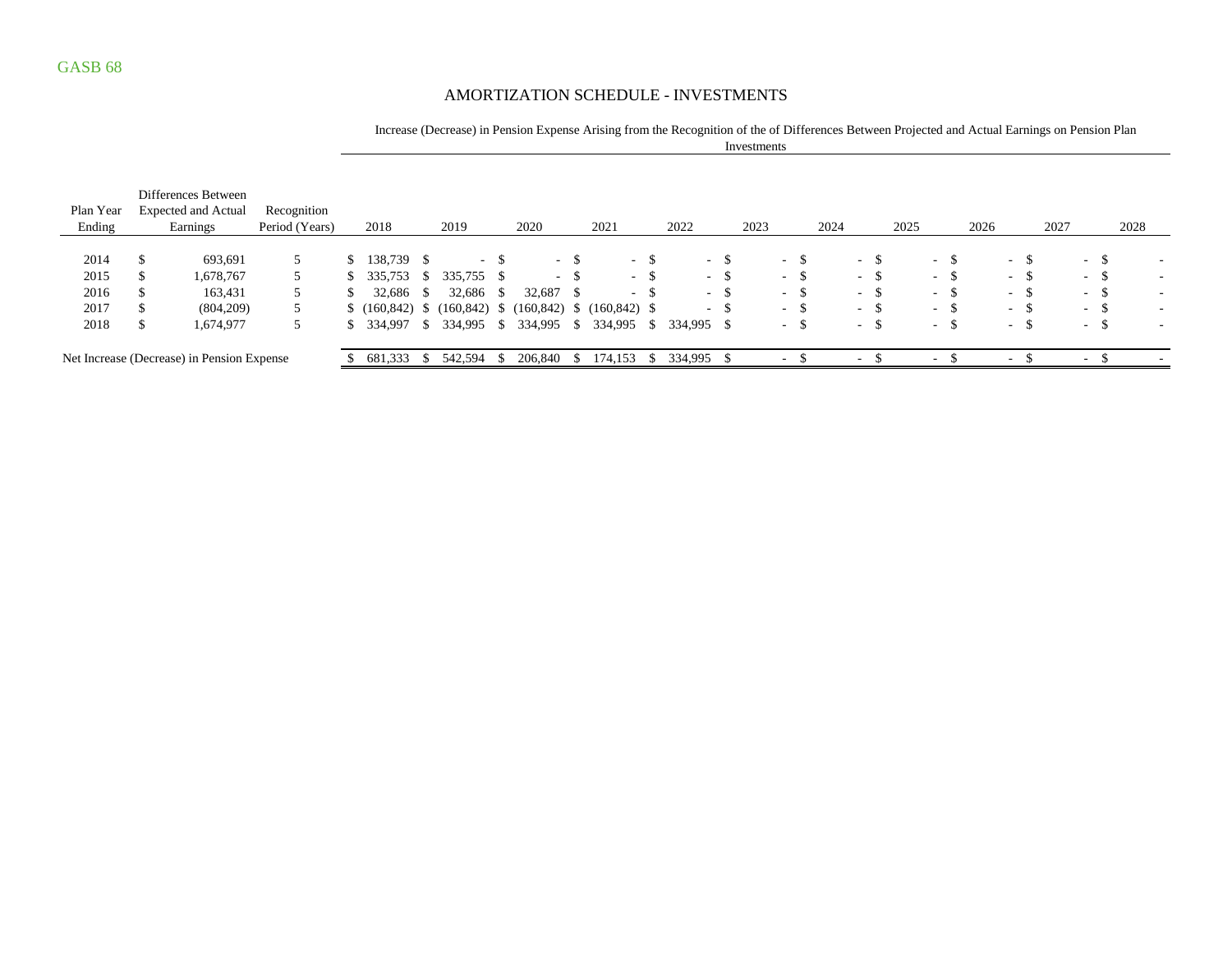### AMORTIZATION SCHEDULE - CHANGES OF ASSUMPTIONS

#### Increase (Decrease) in Pension Expense Arising from the Recognition of the Effects of Changes of Assumptions

| Plan Year |    | Changes of                                 | Recognition    |     |                |            |        |      |                          |      |                          |        |      |        |        |      |                          |      |                  |      |      |                        |      |                          |        |      |                          |
|-----------|----|--------------------------------------------|----------------|-----|----------------|------------|--------|------|--------------------------|------|--------------------------|--------|------|--------|--------|------|--------------------------|------|------------------|------|------|------------------------|------|--------------------------|--------|------|--------------------------|
| Ending    |    | Assumptions                                | Period (Years) |     | 2018           | 2019       |        | 2020 |                          | 2021 |                          |        | 2022 |        |        | 2023 |                          | 2024 |                  |      | 2025 |                        | 2026 |                          |        | 2027 |                          |
|           |    |                                            |                |     |                |            |        |      |                          |      |                          |        |      |        |        |      |                          |      |                  |      |      |                        |      |                          |        |      |                          |
| 2015      |    | (979, 283)                                 | 4              | ЭĐ. | $(244,820)$ \$ |            | - 8    |      | $\sim$                   |      |                          | - ১    |      |        | $-S$   |      | $-$ \$                   |      | $\sim$           | -S   |      | - \$<br>$\sim$ 10 $\,$ |      |                          | $-S$   |      | $\overline{\phantom{a}}$ |
| 2016      | ۰D | 555,501                                    |                | Ъ.  | 185,167 \$     | $\sim$ $-$ | - S    |      | $\sim$                   |      |                          | $-8$   |      | $\sim$ | - \$   |      | $\sim$                   | - \$ | $\sim$           | -S   |      | $\sim$ 10 $\pm$        | - \$ | $\sim$                   | -S     |      | $\overline{\phantom{a}}$ |
| 2017      |    | 287,842                                    |                | ъ   | 143,921        |            | $-$ \$ |      | $-$ \$                   |      |                          | $-$ \$ |      |        | $-$ \$ |      | $-$ \$                   |      |                  | $-S$ |      | $-$ \$                 |      |                          | $-$ \$ |      | $\overline{\phantom{a}}$ |
| 2018      | D  | 151,797                                    | ∠              | Ъ   | 75,898 \$      | 75,899 \$  |        |      | $\sim$                   |      |                          | $-$ \$ |      |        | $-$ \$ |      | $-$ \$                   |      | $\sim$ 100 $\mu$ |      |      | $\sim$ 10 $\,$         | -\$  | $\sim$                   | -S     |      | $\sim$                   |
|           |    |                                            |                |     |                |            |        |      |                          |      |                          |        |      |        |        |      |                          |      |                  |      |      |                        |      |                          |        |      |                          |
|           |    | Net Increase (Decrease) in Pension Expense |                |     | 160,166        | 75,899     |        |      | $\overline{\phantom{a}}$ |      | $\overline{\phantom{a}}$ |        |      | $\sim$ |        |      | $\overline{\phantom{0}}$ |      | $\sim$           |      |      | $\sim$                 |      | $\overline{\phantom{a}}$ |        |      | $\overline{\phantom{a}}$ |